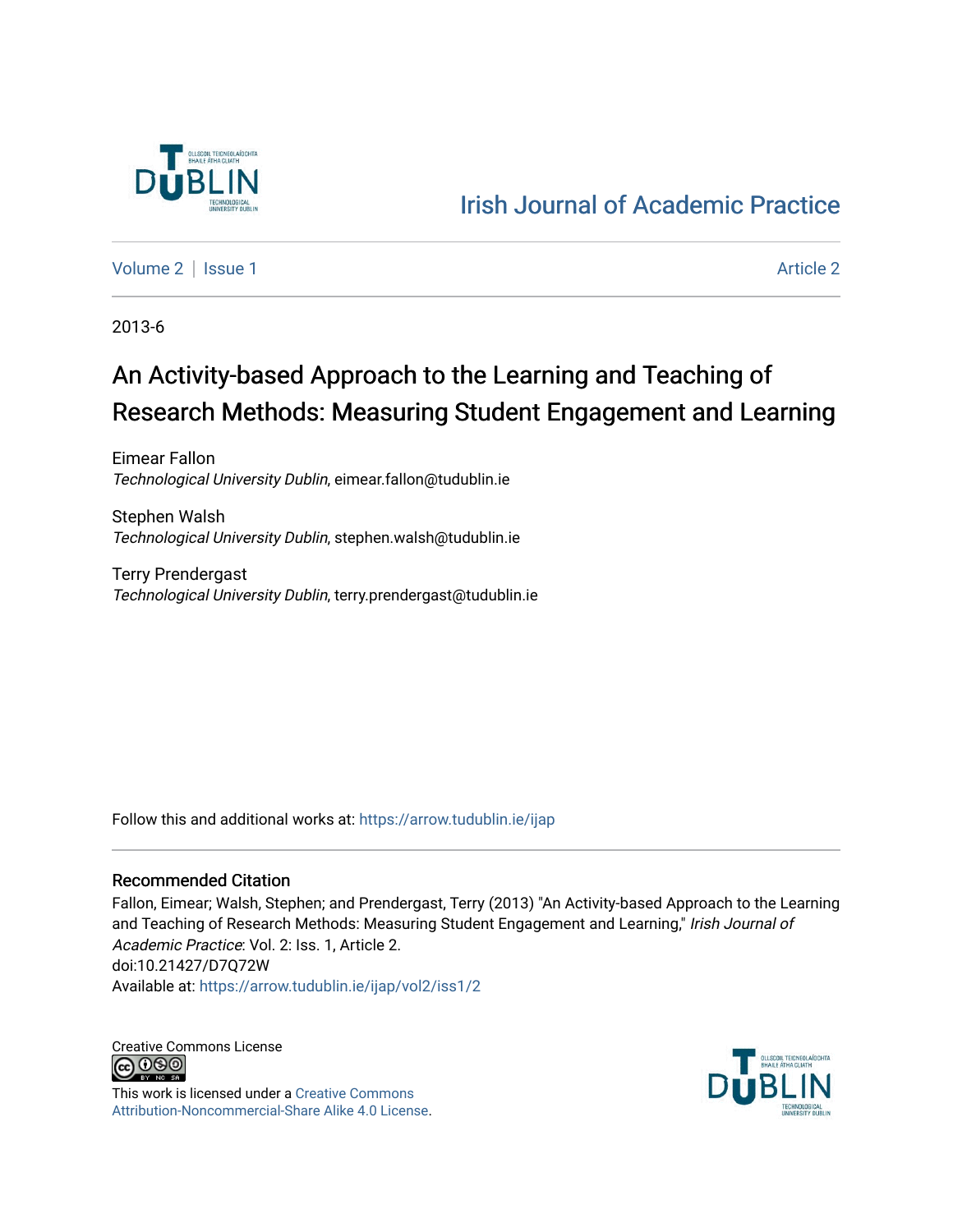### **An Activity-based Approach to the Learning and Teaching of Research Methods: Measuring Student Engagement and Learning**

#### **Eimear Fallon, Stephen Walsh and Terry Prendergast**

Dublin Institute of Technology

#### **Abstract**

This paper discusses a research project carried out with 82 final and third year undergraduate students, learning Research Methods prior to undertaking an undergraduate thesis during the academic years 2010 and 2011. The research had two separate, linked objectives, (a) to develop a Research Methods module that embraces an activity-based approach to learning in a group environment, (b) to improve engagement by all students. The Research Methods module was previously taught through a traditional lecture-based format. Anecdotally, it was felt that student engagement was poor and learning was limited. It was believed that successful completion of the development of this Module would equip students with a deeply-learned battery of research skills to take into their further academic and professional careers. Student learning was achieved through completion of a series of activities based on different research methods. In order to encourage student engagement, a wide variety of activities were used. These activities included workshops, brainstorming, mind-mapping, presentations, written submissions, peer critiquing, lecture/seminar, and 'speed dating' with more senior students and self reflection. Student engagement was measured through a survey based on a U.S. National Survey of Student Engagement (2000). A questionnaire was devised to establish whether, and to what degree, students were engaged in the material that they were learning, while they were learning it. The results of the questionnaire were very encouraging with between 63% and 96% of students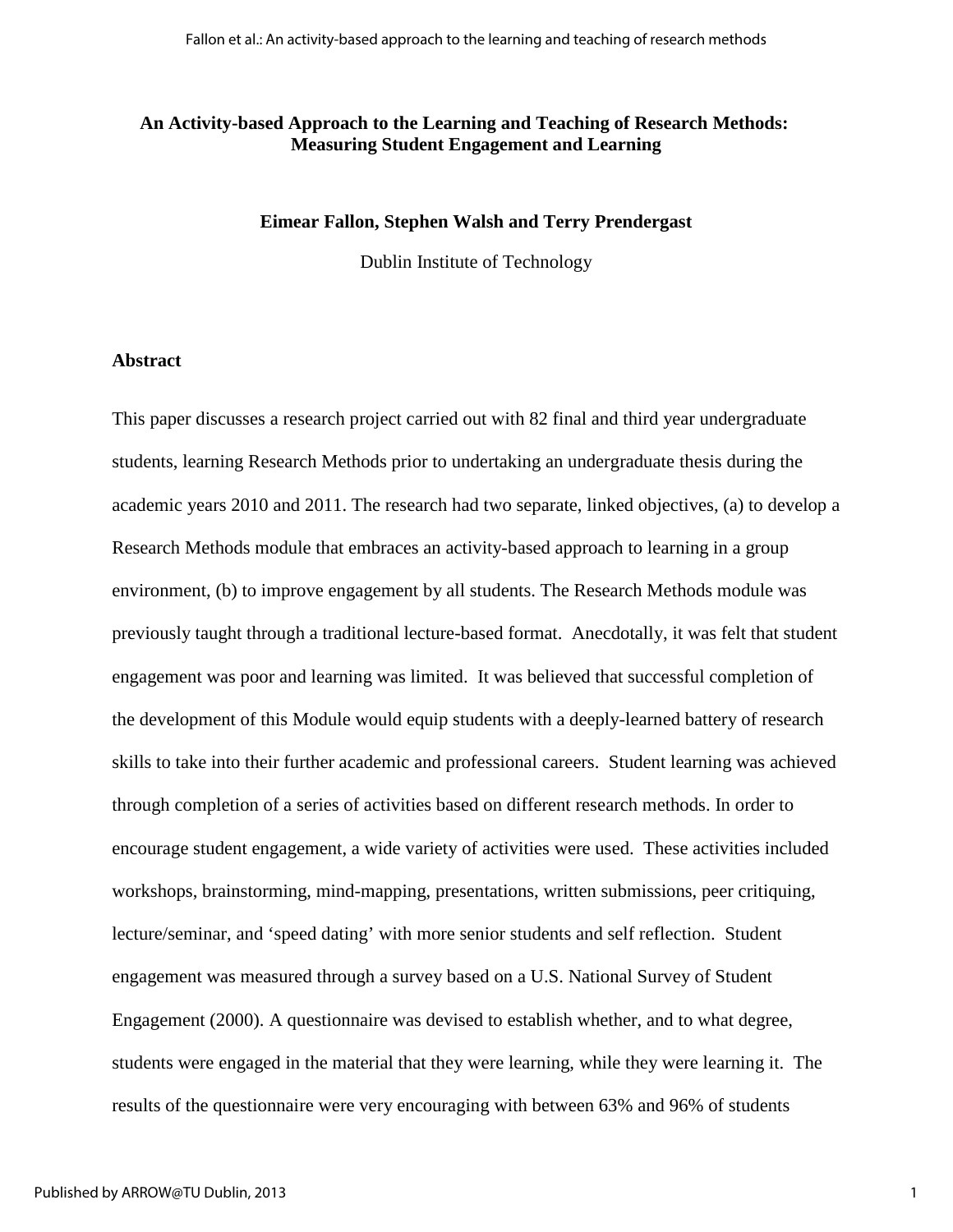answering positively to a range of questions concerning engagement. In terms of the two objectives set, these were satisfactorily met. The module was successfully developed and continues to be delivered, based upon this new and significant level of student engagement.

**Keywords**: Activity-Based, Research Methods, Engagement

## **Introduction and Context**

Following many years of supervising undergraduate and post-graduate theses, and being involved in lecturing 'Research Methods', it became evident that some students were not equipped with the necessary research methods' skills to develop a robust research proposal and complete a satisfactory thesis. It was believed that a number of factors militated against deep learning of 'Research Methods'. From a learning point of view, the subject matter was perceived as lacking context and being boring, attendance was poor, and there was little engagement with the material. From a teaching perspective, it was difficult to engage students and measure the extent to which the learning outcomes were achieved. It was believed that the absence of a context made the material in the lecture-based 'Research Methods' module too difficult for students to fully grasp and put into practice. In addition, the method of learning did not engage students. Following a review of different learning and teaching methodologies, an activity-based approach to learning research methods was considered to be a more effective learning methodology than the traditional lecture format for the delivery of this module. This study was devised to address these issues.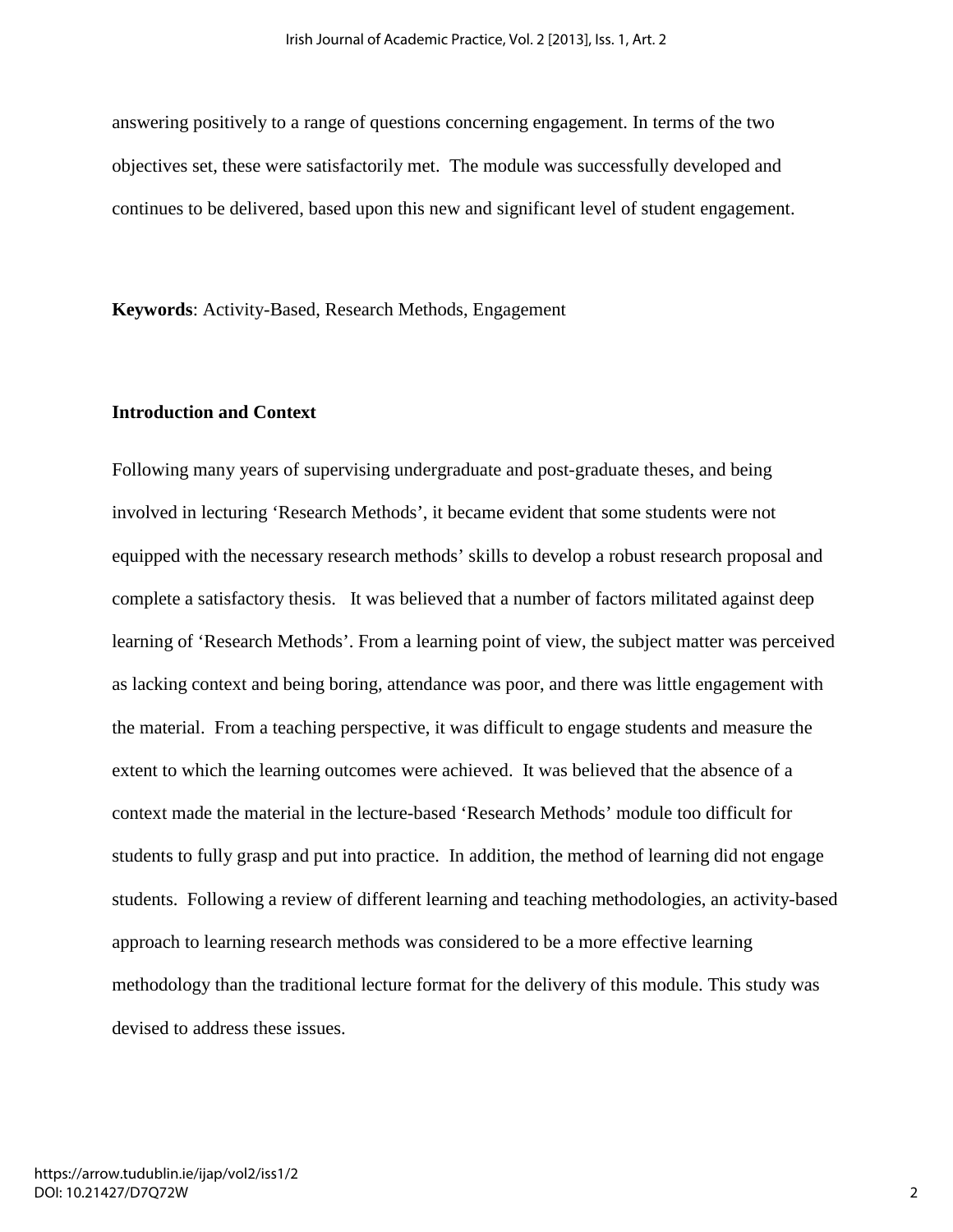The research focused on curriculum development and specifically aimed to devise a new method through which students learn, what is often perceived by them to be a very 'dry' and unexciting set of skills i.e. Research Methods. A new module was designed to allow students to appreciate the value of research, the importance of undertaking it properly and the techniques necessary to achieve this.

It was believed that successful completion of the development of the module would equip students with a deeply-learned battery of research skills to take into their further academic and professional careers. It was envisaged that an outcome of the research was that it would have wide applicability and appeal across a number of schools in the Dublin Institute of Technology (DIT). The research had two objectives:

- 1. to develop a module in 'Research Methods' which embraces an activity-based approach to learning in a group environment; and
- 2. to improve engagement by students.

#### **Literature Review**

Research has shown that the traditional lecture based format, where the students sit passively (as notes are distributed) and the lecturer talks has dominated in higher education institutions up until relatively recently. As noted in Johnson, Johnson & Smith (1998) (cited in Ahlfeldt, Mehta & Sellnow, 2005, p.52) '*having the instructor provide all the materials to the passive student is the old paradigm. The new paradigm is to actively engage students with the material and one another*.' The DIT has supported a move toward more student-centred learning where lecturers are encouraged and facilitated in developing courses that move away from this format to those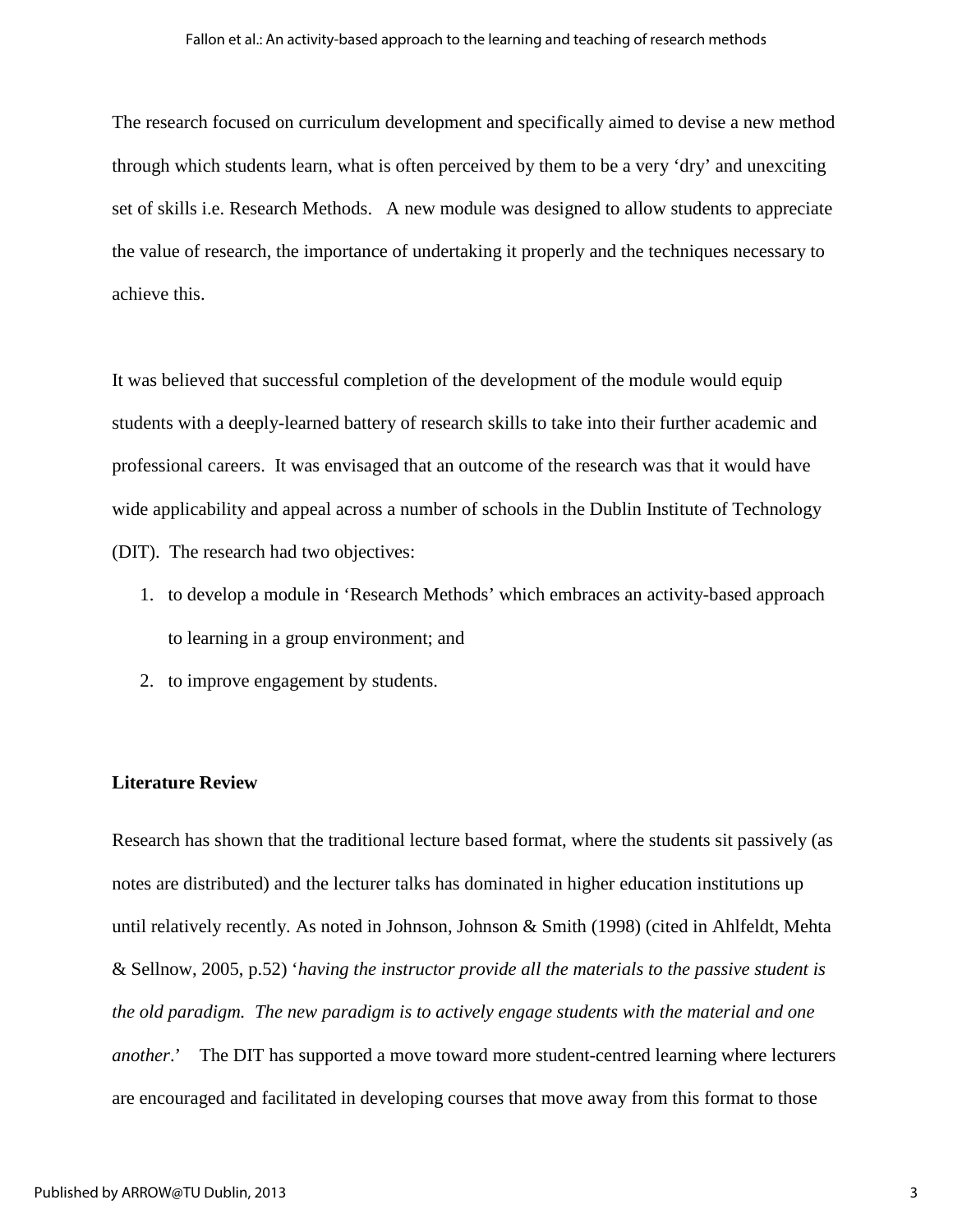formats that provide students with a more active and engaged learning environment which results in deeper learning. These ideas are reflected in the seven principles of good teaching practice in undergraduate education as described by Chickering & Gamson (1999 p.76) as follows:

- *1. Encourages student-faculty contact*
- *2. Encourages cooperation among students*
- *3. Encourages active learning*
- *4. Gives prompt feedback*
- *5. Emphasises time on task*
- *6. Communicates high expectations*
- *7. Respects diverse talents and ways of learning.*

As outlined by Chickering & Gamson (1987, p.78) cited in Bonwell & Eison (1991) '*students must do more than just listen. They must read write discuss, or be engaged in solving problems.'*  Bonwell & Eison (1991, p.83) go on and succinctly define active learning as '*instructional activities involving students in doing things and thinking about what they are doing.'* Fallows & Ahmet (1999, p.34) assert that '*learning is most effective when student involvement, participation and interaction is maximised.'* 

Having attempted some of the more accepted non-traditional practices like *problem and projectbased, collaborative learning*, the research focused on the benefits of *Activity-based Learning*. Whilst elements of problem, project and collaborative based learning are incorporated into activity-based learning, each are separate approaches in their own right. As explained in McGrath & MacEwan (2011, p.23) in activity-based education, the student becomes '*more*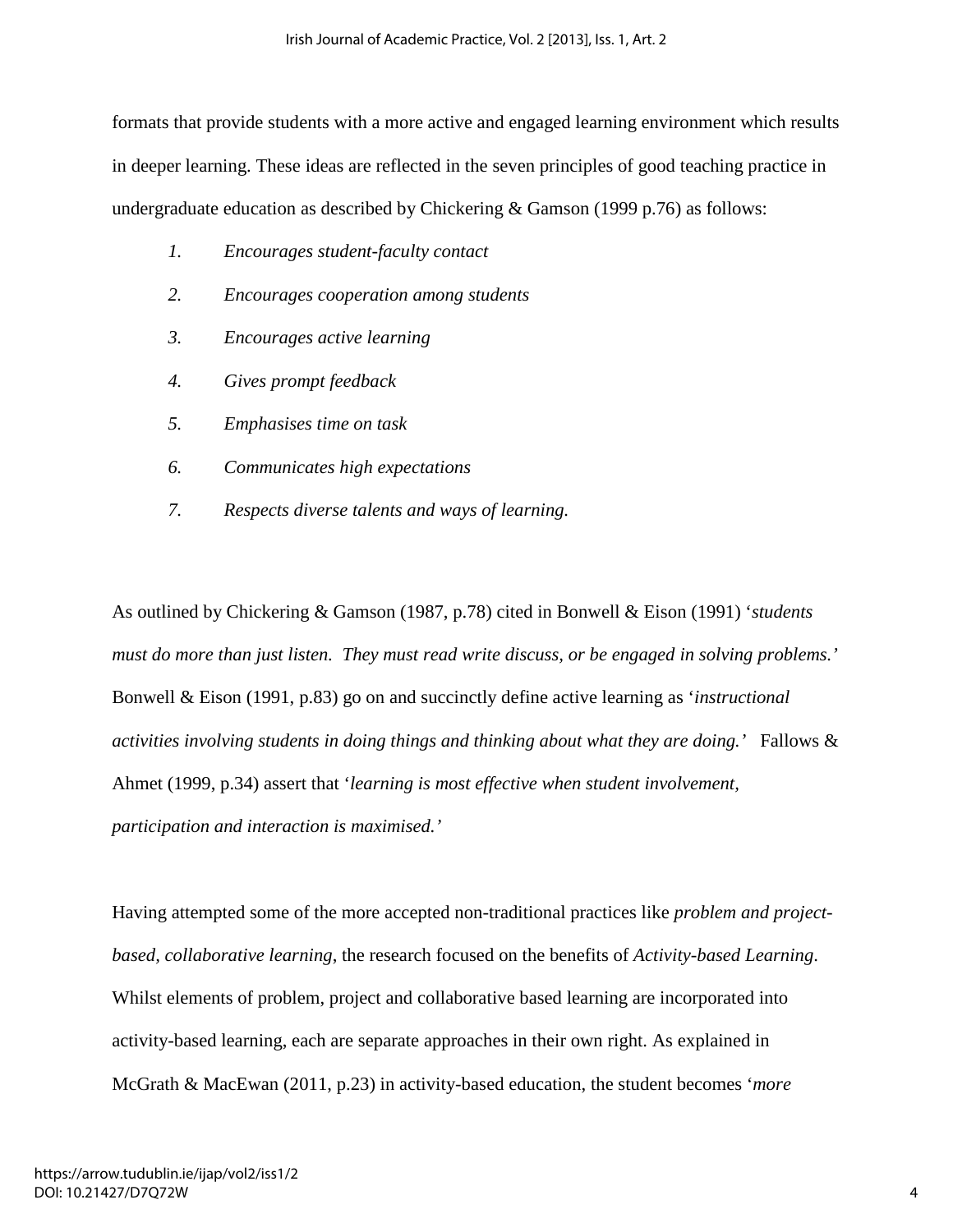*actively involved in the learning process through acts of 'doing', 'being' and 'critically reflecting' than in traditional, didactic education that is more centred around the passive act of 'knowing''* Petress (2008) has identified typical characteristics of active learners: they ask questions for clarification, challenge ideas procedures and content, connect current learning to past learning, attach what is learned with skill development, discuss what is known with others and remain enthusiastic about learning.

Although the DIT actively encourages the development of non-traditional learning strategies there are invisible barriers as highlighted by Bonwell & Eison  $(1991)$ . They discuss amongst other things, the limited incentives for change, limited class time, a possible increase in preparation time, the potential difficulty in using active learning in larger classes and the lack of equipment, and the risks that students will not participate. The risks discussed here about students not participating is evidenced in the study carried out by Benson & Blackman (2003, p.56) where they state that '*the hardest part is encouraging students to be able to learn via activity based learning when the majority of their studies are framed within a more traditional learning environment.'* 

Gleason *et al.* (2011) outline the following strategies for active learning (selected list): *Think-pair-share*: this activity was designed for pharmacology students. Students were given a problem and asked to think about it alone, then compare their thoughts with another student and then write up the report and share with the entire class.

*Minute-writes*: students are posed an open-ended question and asked to write a response in one to two minutes.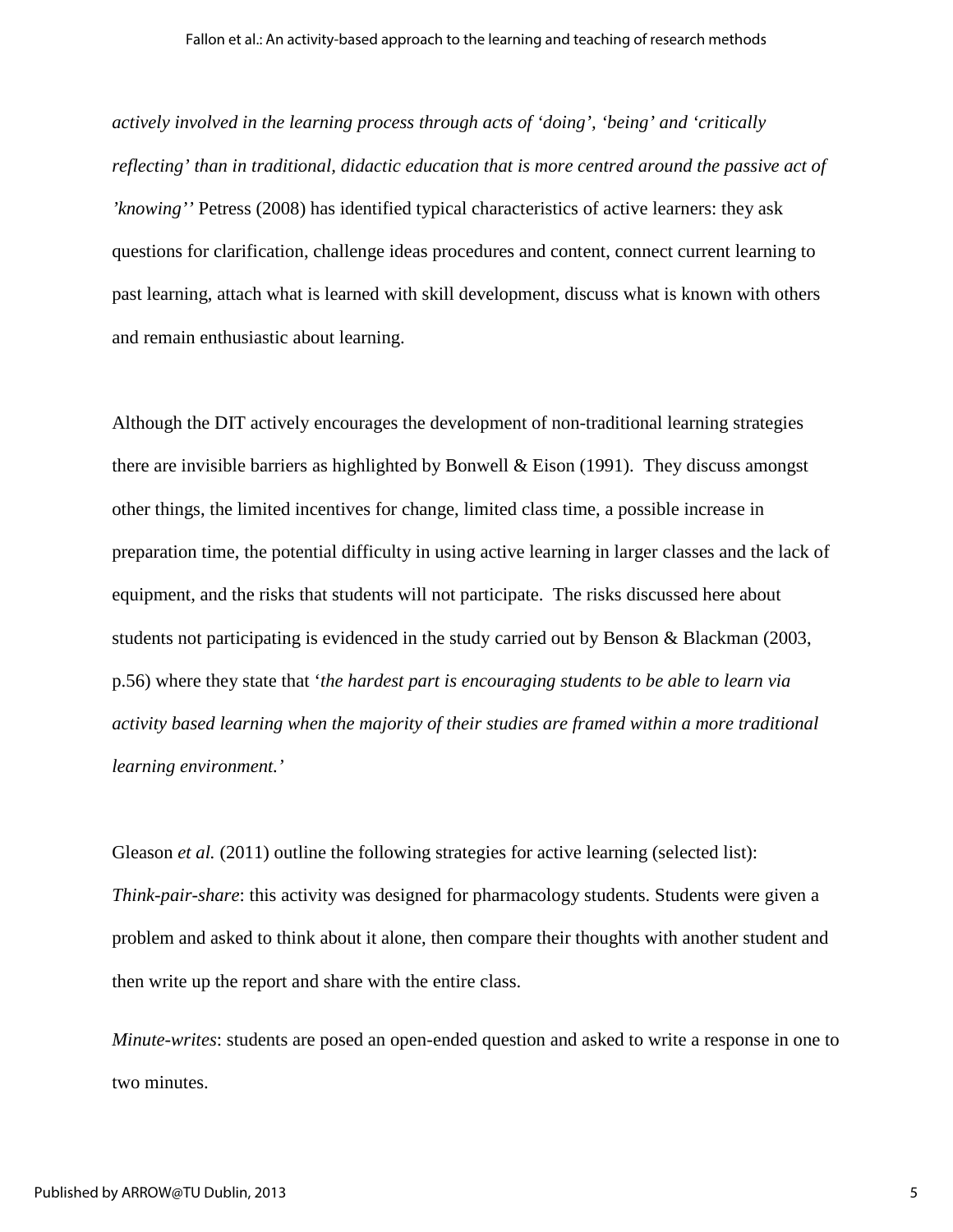*Student presentations*: Students are given a topic that they must research and then present to the class. They can work in groups or as individuals. This is where the students become the lecturers. To increase the involvement of the class they can be asked to provide peer assessment.

*Case Studies*: students are required to apply their knowledge to a situation and solve a problem relating to the course material.

*Socratic questioning*: this activity is designed to test students learning by asking questions of them about the subject matter being examined.

*Puzzles/paradoxes*: An effective method of getting students to work out a solution. By forcing students to 'work it out' you increase the likelihood that they will be able to use the material effectively later on.

Much has also been written about the learning of Research Methods and as Benson & Blackman (2003, p.39) state: '*It became apparent that from both staff and student feedback, that the perceptual link between learning research methods as a subject and its use for future study was poor.'* The key issue in learning Research Methods appears to be the abstract nature of the subject matter and the disjoint between the theory and the practice.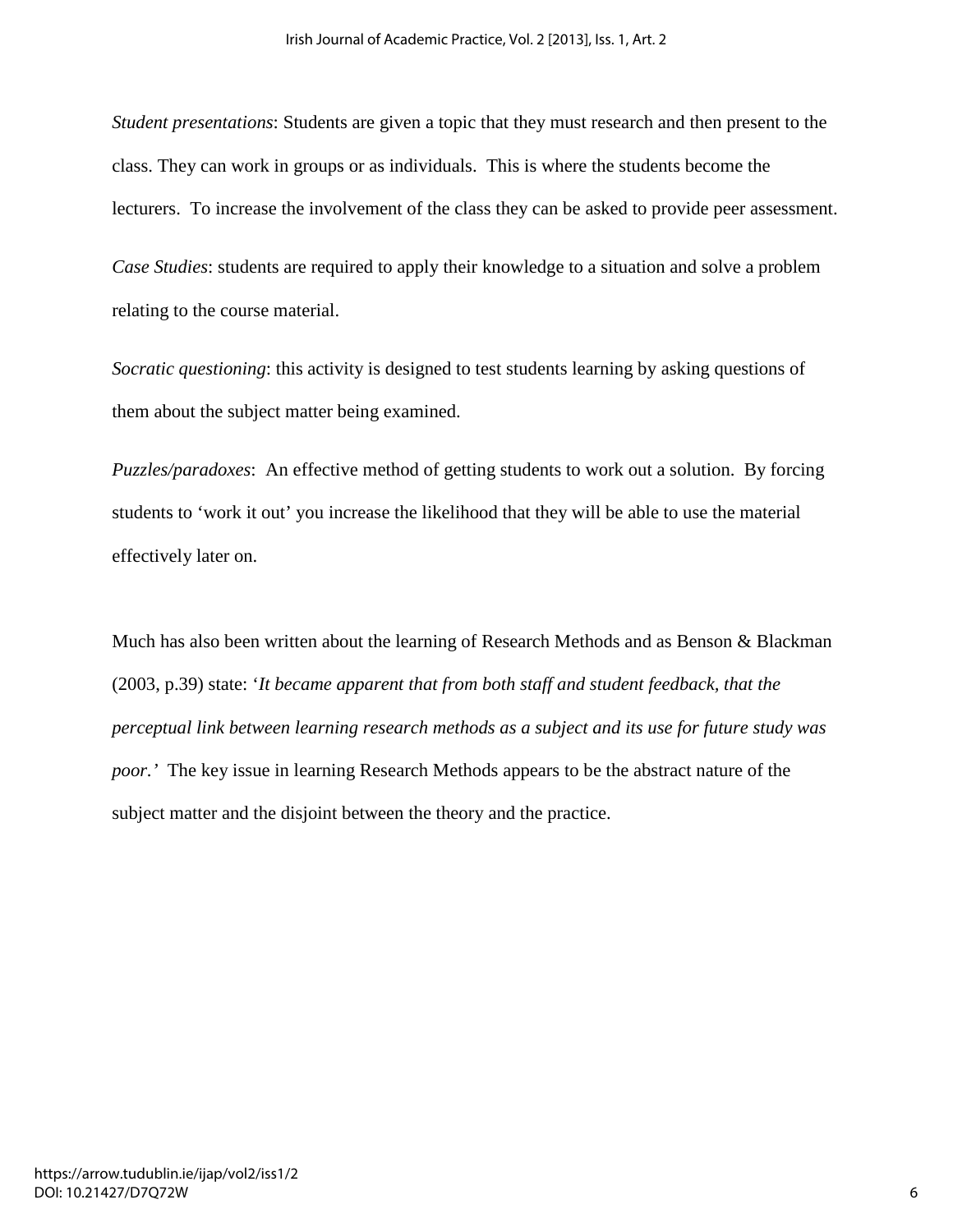#### **Research Design**

#### *Theoretical Framework*

As stated research methods can be a 'dry' subject to teach and learn in the absence of a context, it was agreed that this new approach would fit well with the nature of the content in a 'Research Methods' module. Once the learning and teaching approach had been decided upon, the next area of research was to find a way of establishing if, and how well, this new approach was working. As established in Hake (1998), the use of interactive strategies can increase course effectiveness.

It was decided that determining how *engaged* students are during the activities would be an appropriate way of establishing whether students were responding to the activity-based approach. This approach fits well to Level 1 of the Kirkpatrick evaluation model developed in the 1970s. (Forsyth *et al.*, 1999) Level 1 involves evaluating the learners' feelings and opinions about the materials they have been introduced to. The limitation of this approach taken on its own is that it does not measure what has been learned. Level 2 is concerned with estimating changes to knowledge attitudes and skills. Ideally the same measure should be used before and after the learning event. Level 3 measures the extent to which learners apply the knowledge and level 4 measures any changes in the organisation.

As noted in Ahlfeldt *et al*. (2005, p.6) '*engaging students in learning is one of the many goals that educators face.'* The U.S. has been leading the way in the measurement of student engagement.Through its student survey, the National Survey of Student Engagement annually collects information at hundreds of four-year colleges and universities about student participation in programmes and activities that institutions provide for their learning and personal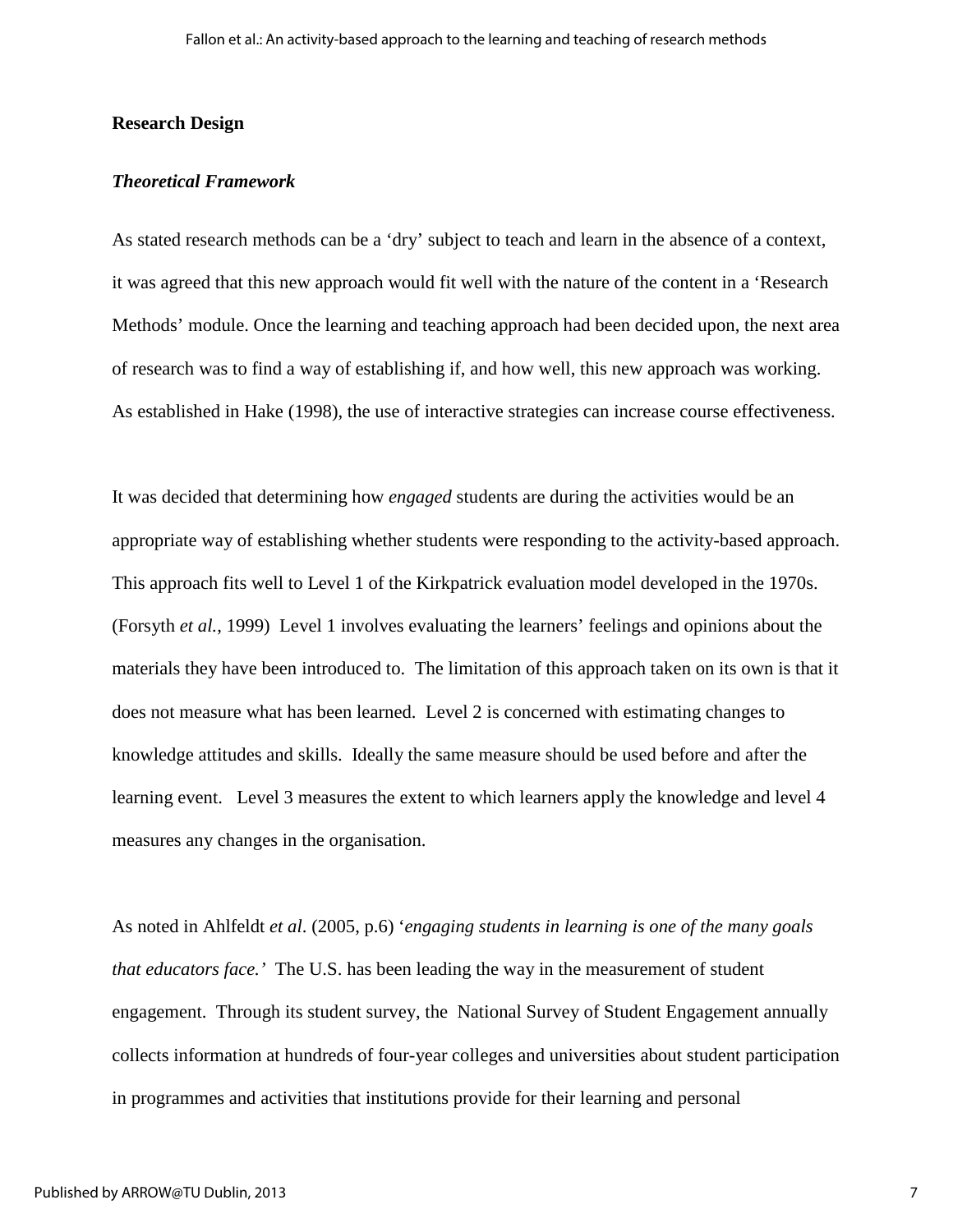development. The results provide an estimate of how undergraduates spend their time and what they gain from attending college. The primary purpose of the survey is '*to query undergraduates directly about their educational experiences'* (National Survey of Student Engagement, 2011). The NSSE was designed to report on the frequency '*with which they engage in dozens of activities that represent good educational practice'* (Kuh, 2009, p.8). The survey used in this research was developed based on the NSSE (2000) and the survey developed in the work of Ahlfeldt *et al*. (2005).

#### **Development of the Student Engagement Questionnaire**

The purpose of the questionnaire was to try to establish whether, and to what degree, students were engaged in the material that they were learning, while they were learning it. Following on from an analysis of the literature, the objectives of the questionnaire focused on the students' *behaviour* in the class activity, *critical skills development and knowledge attainment*. In addition some of the questions were designed to obtain feedback from the students as to the learning environment that was created for them.

The questions were designed with these objectives in mind. It was also decided that the best way to determine whether or not students were 'engaged' in the material would be to use a Likert Scale as opposed to a 'yes/no' questionnaire (Oppenheim, 2000). The benefits of doing this are that the responses can be analysed separately. Arguably, this is one of the best ways to determine the *level* of engagement. As Likert Scales are arbitrary it was decided that best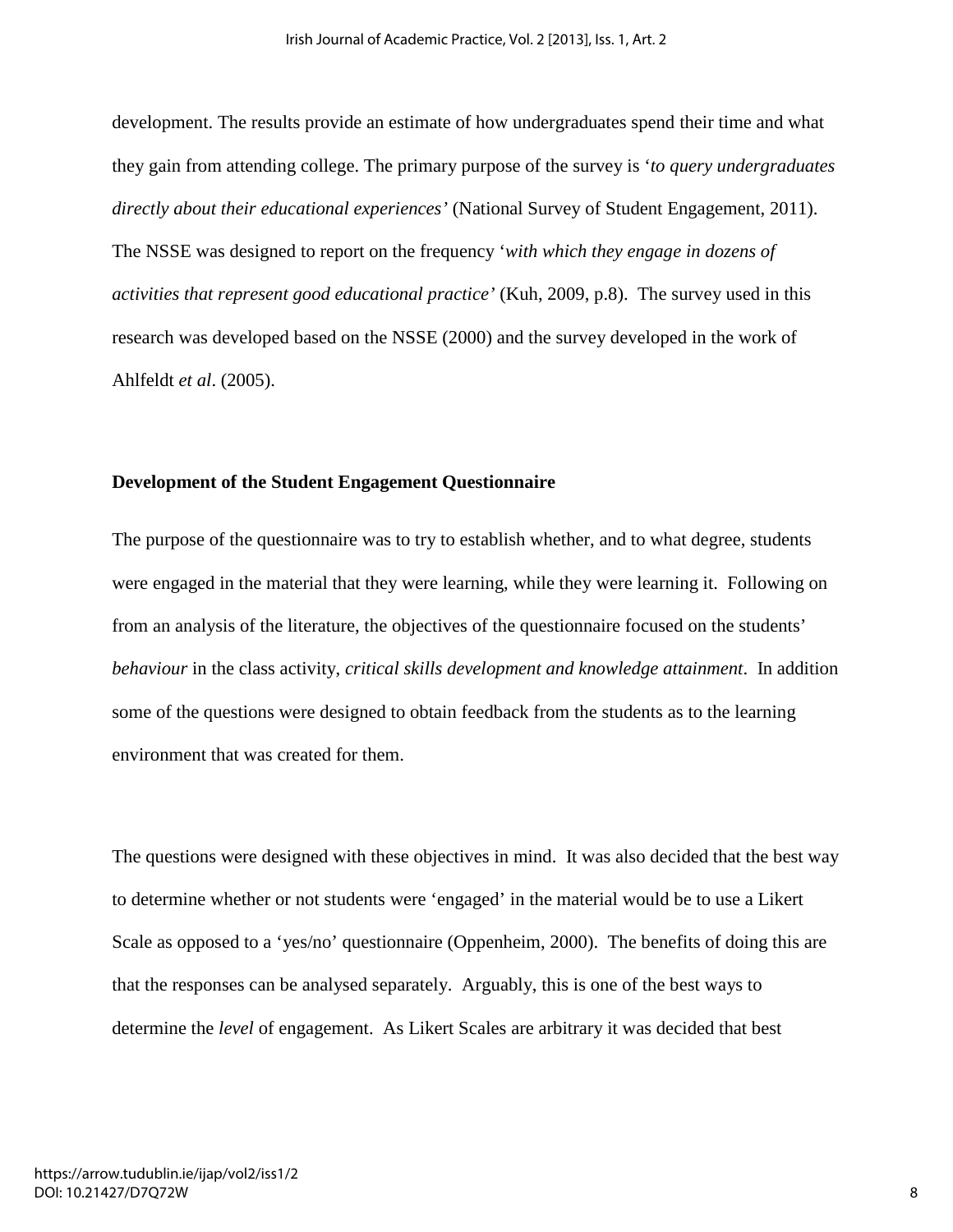practice would include no more than 7 intervals on the scale, and that the number of intervals

would be 'odd'. Five intervals were chosen as follows:

- 5. Very characteristic of me
- 4. Characteristic of me
- 3. Moderately characteristic of me
- 2. Not really characteristic of me
- 1. Not at all characteristic of me

While aware of the limitations of using Likert Scaling with a relatively small sample (82

students), it was felt that the richness of the results outweighed the limitations. There is some

cross-over in the objective of each of the questions, and listed below are those which were

designed to characterize students' behaviour in class:

- 1. Contributed to a discussion and actively participated in the group
- 2. Explained something to one of your classmates
- 3. Asked a question either to the group/ lecturer when you don't understand something
- 4. Presented the group's material
- 5. Had fun
- 6. Was reluctant to share my ideas as others simply piggy-back on to them

The following questions were designed to characterize critical skills development and knowledge attainment:

- 1. Looked up information for further understanding during the activity
- 2. Thought about practical application (in your thesis say) of this activity
- 3. Felt like I made a meaningful contribution to activity
- 4. Felt challenged by the material
- 5. Felt interested in the material
- 6. Didn't see its immediate relevance to my work as a student
- 7. Didn't see its relevance to my future career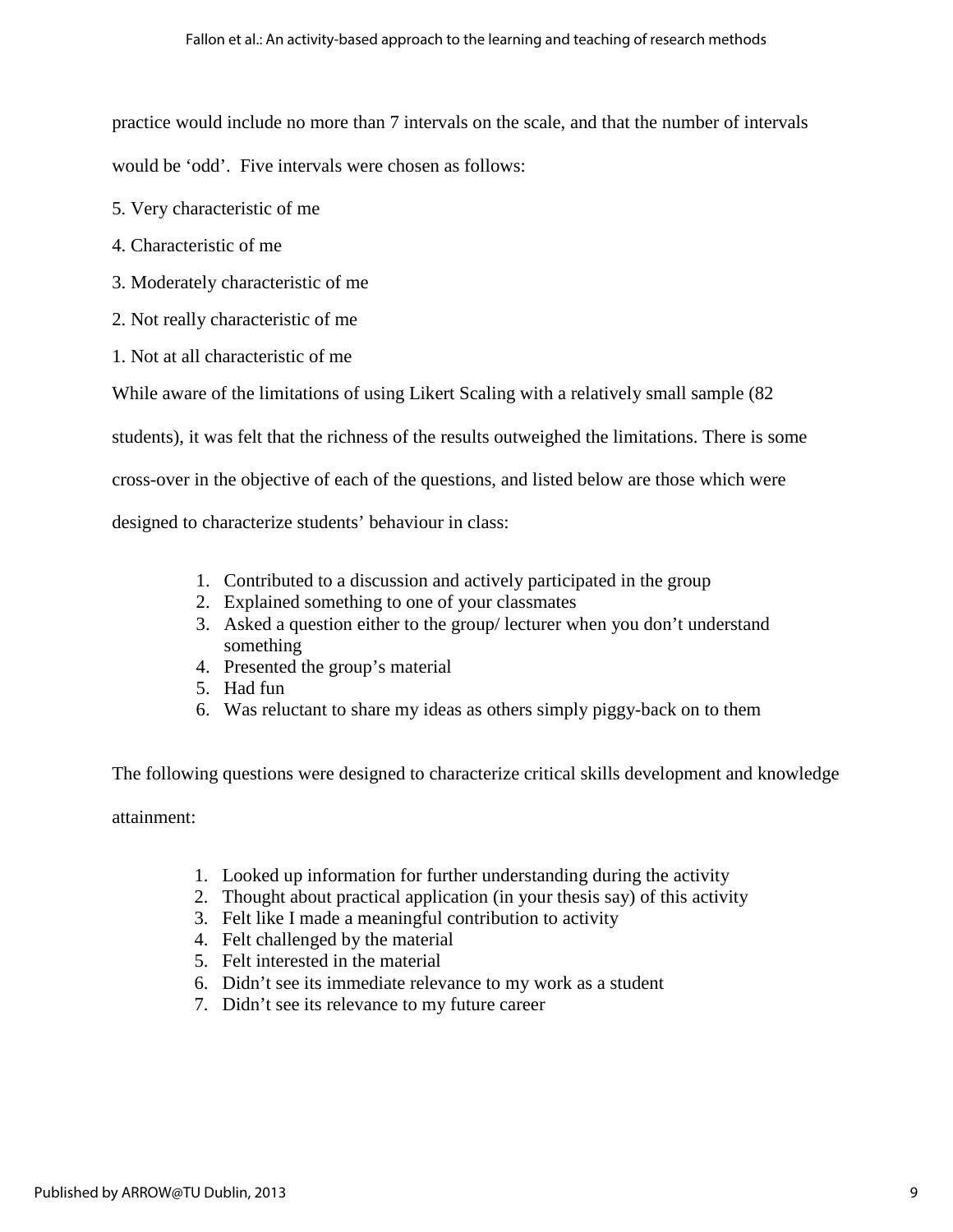The following questions were designed to give lecturers some feedback on the learning

environment:

- 1. Found that group work is dominated by more vocal people which intimidated or put me off
- 2. Believed that the lecturers were motivated by the activities
- 3. My performance was directly related to the positive environment that the activity based learning provided
- 4. Was provided with all the materials/texts that I needed
- 5. Was unclear as to how my contribution is assessed

# **Development of the Module**

Table 1 below provides examples of activities which were used to encourage student

participation and engagement with the subject matter of the module.

| <b>Module Content</b>                      | <b>Principal Activity</b>                    |
|--------------------------------------------|----------------------------------------------|
| Interview techniques/ Questionnaire survey | Web-based workshop and development of        |
| design                                     | interview/survey questions                   |
| Developing research themes                 | Mind mapping and poster presentations        |
| Case Study                                 | Quiz and brainstorming                       |
| Criteria-based analysis                    | Individual and group presentations           |
| Research proposal development              | Peer critiquing, self reflection and 'speed- |
|                                            | dating'                                      |

## Table 1 Module Content and Principal Activity

There were a number of factors that informed the choice of activity namely, appropriateness to

the subject matter, need to ensure variety of tasks, timing, and innovativeness. Students,

working in small groups (4/5 students per group), were set a number of tasks and once completed

formative assessment took place and feedback was given.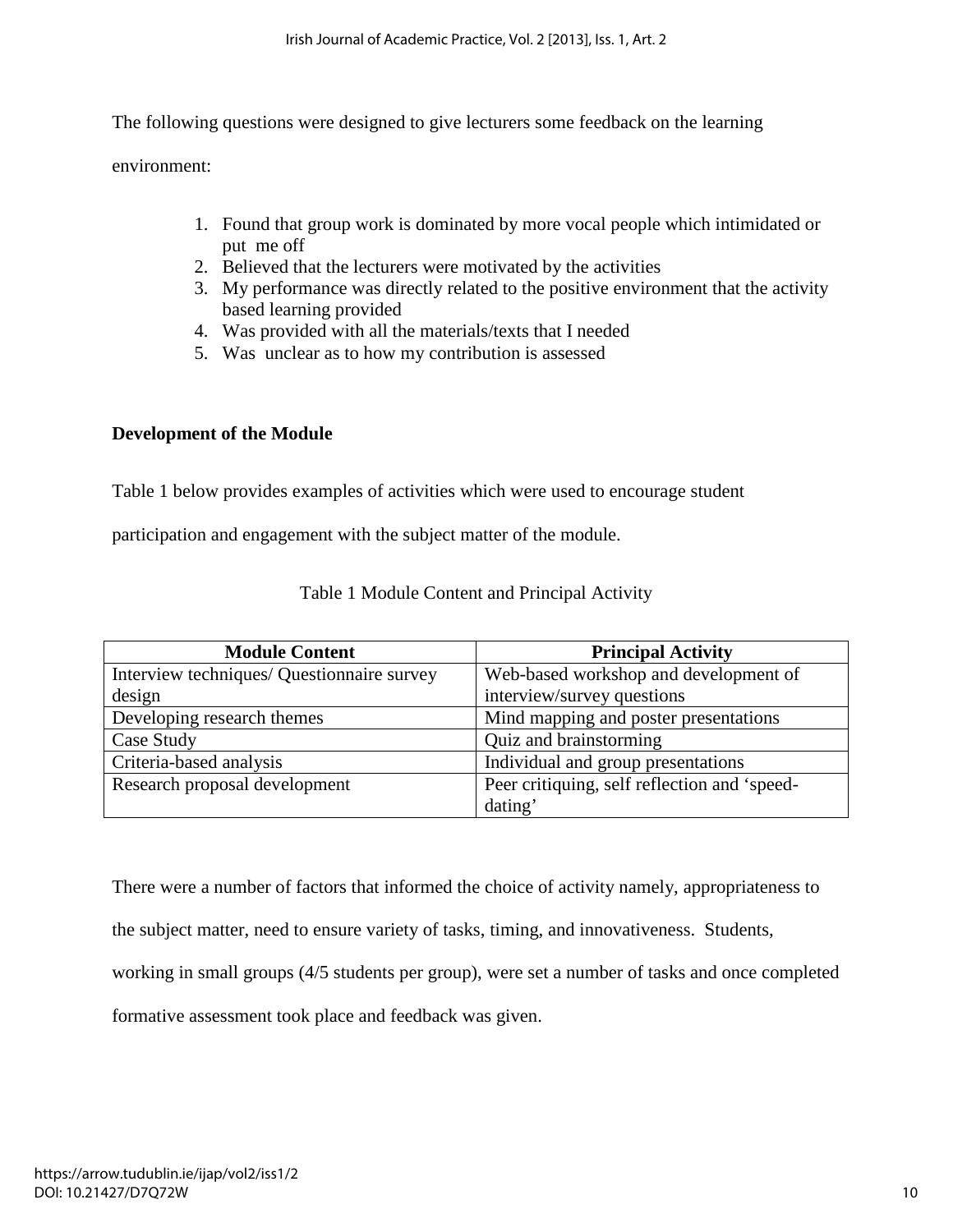## **Operation of Module**

The module was run through a weekly two-hour activity-based session. Students worked in groups of four or five. As a general principle activities were completed within the two hour session. Each group initially devised a small number of research ideas and these were used to give a context for later activities. Group work was submitted to the lecturers at the end of each session and feedback given on this the following week.

## **Detailed Examples of Selected Activities**

## *Questionnaire Surveys*

This activity was placed in the context of one of the groups selected research ideas as referred to above. Initially each group was given time to conduct a short, web-based literature search on questionnaire survey design. This would inform their approach to the remainder of the activity. Each group was asked to devise broad areas that the questionnaire would address. This was done through small group workshops. Immediate feedback was given on this by the lecturers.

The groups then designed the full questionnaire. The required elements of this were:

- Subject/topic of the survey questionnaire
- Justification for undertaking the survey i.e. why is it necessary/desirable within the context of the overall research study
- Population to be surveyed
- Method of sample selection and target sample size
- Methodology for achieving satisfactory sample size
- Broad areas to be covered in questionnaire with rationale/justification for these
- An outline as to how each answer would relate to one or more of the research objectives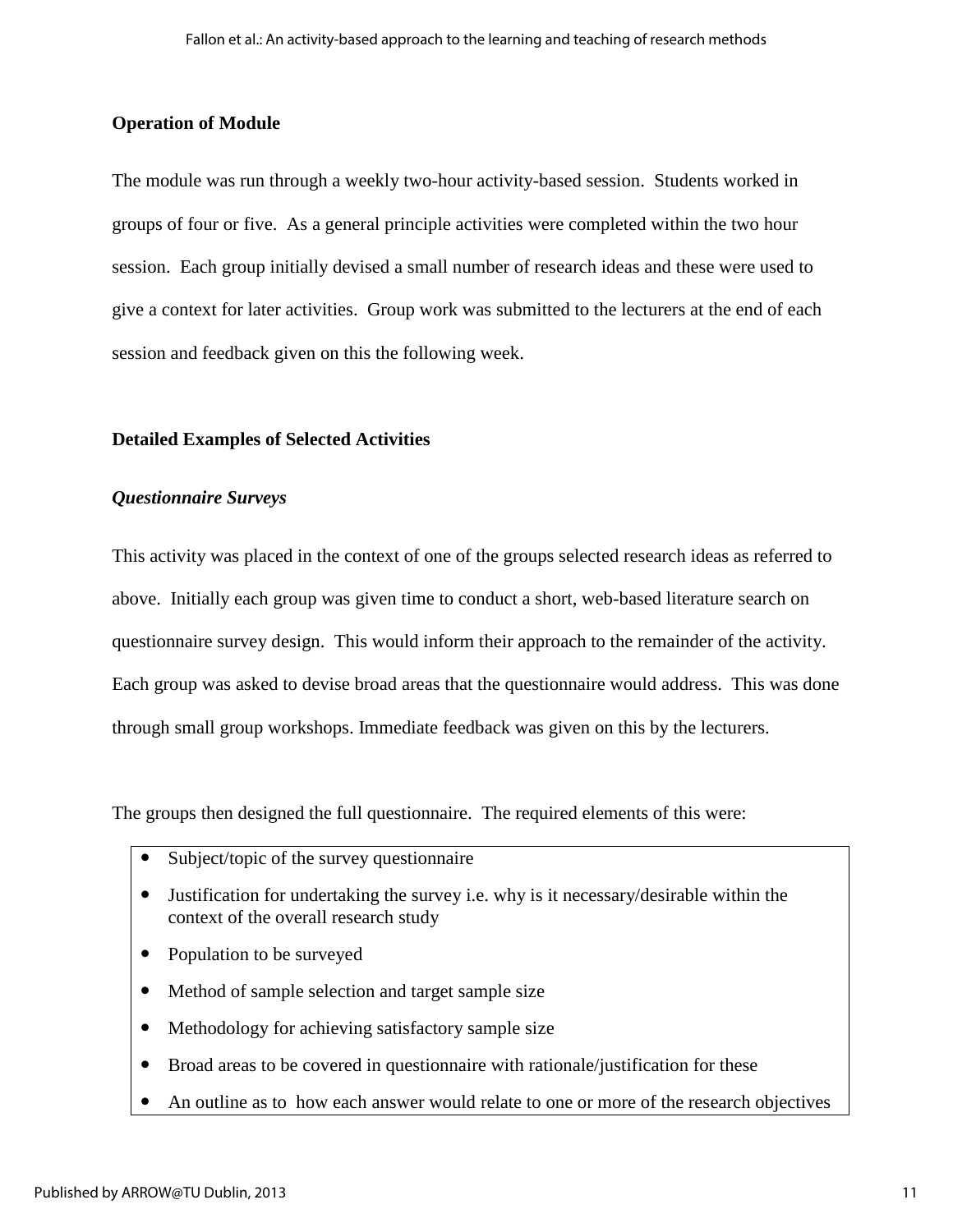- Questionnaire (10 questions maximum). A key direction to students was to ensure that each question was relevant, contributes to the research aim and helps meet the objectives.
- A brief description how the information would be analysed.

At the end of the workshop, groups were randomly selected to present and a plenary discussion took place.

# **The Case Study**

It was felt that students' understanding of case studies was particularly weak and tended to focus largely on descriptive 'stories'. Few students appreciated the value of a rich case study as an important component of many research projects. The subject matter of many of the students' theses, e.g. urban economics, planning, property development, lend themselves to the use of case studies. The activity was undertaken in three parts:

- Initial students' perceptions of case studies;
- Quiz-based activity to 'fill in the blanks' using Internet or other resources (see Appendix A);
- Preparation of outline of three possible case studies.

The second of the above, which was introduced simply to try a different approach to learning, proved challenging and received a mixed reaction from students. The session was conducted in three stages:

# *Activity 1:*

Each group was asked to consider their pre-conceived understanding of what a case study was and what it should contain. The response confirmed that students had a limited understand of the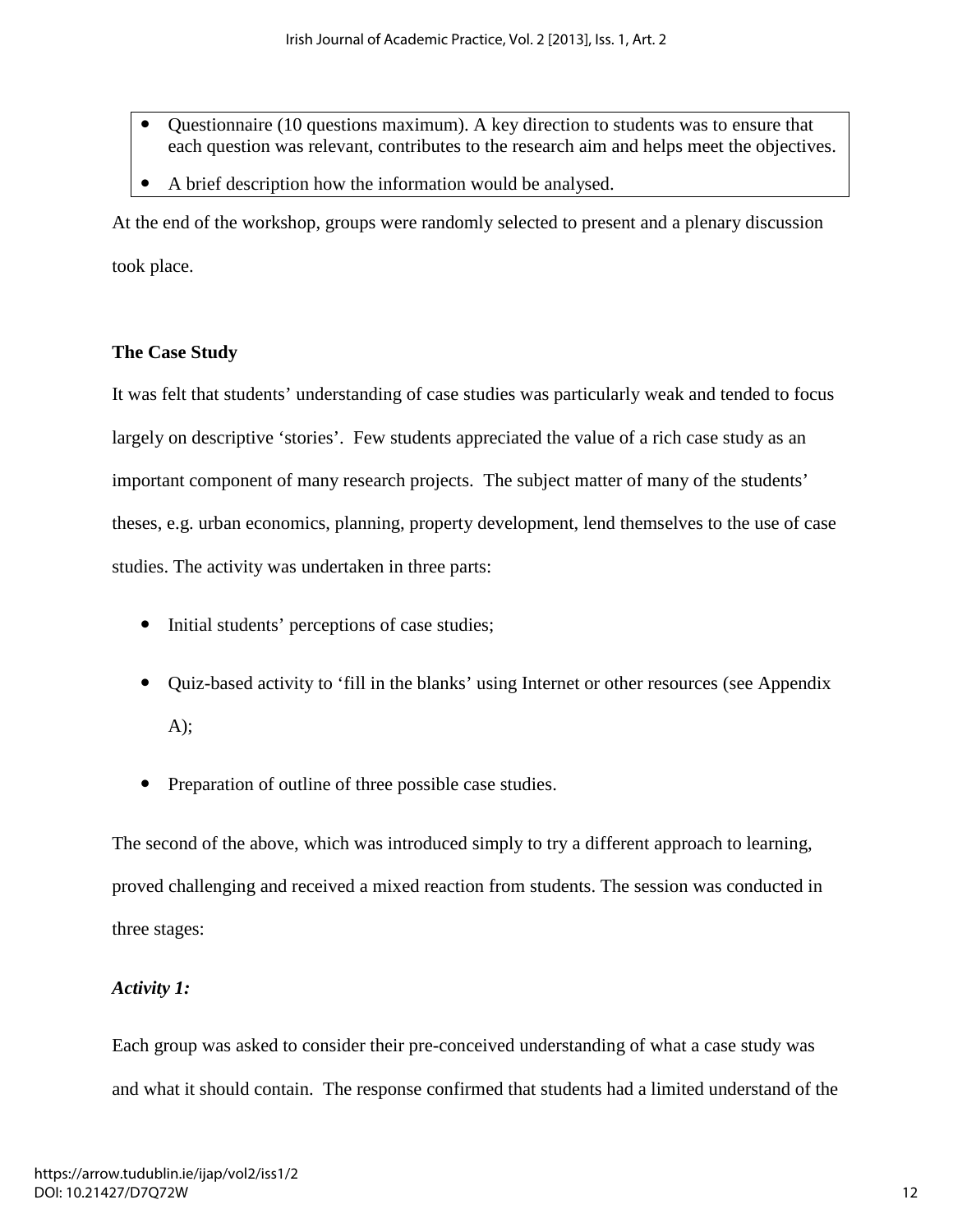nature of the case study, and that they saw it as little more than a descriptive 'story'. This activity lasted about 15 minutes. A general class discussion was held to consider the students' views.

#### *Activity 2:*

This took the form of a quiz where students were asked to complete a series of statements from a given set of words. (See Appendix A)

#### *Activity 3:*

In the final part of the session, students were given the following research areas and asked to devise an appropriate case study**.** The objective (illustrate/explain/explore) and the structure of the case study was to be briefly outlined. If they thought that the subject matter did not lend itself to a case study, they had to explain why not. In answering this part, they were asked to draw on what they had learned in step 2 above.

- "The psychological impact on contestants of reality TV programmes"
- "Risk sharing in public-private partnerships"
- "The 'winner-takes-all' focus of professional sport"
- "Are Academy Awards (Oscars) evidence of artistic quality?"
- "The growth of international chains in the Irish retail sector"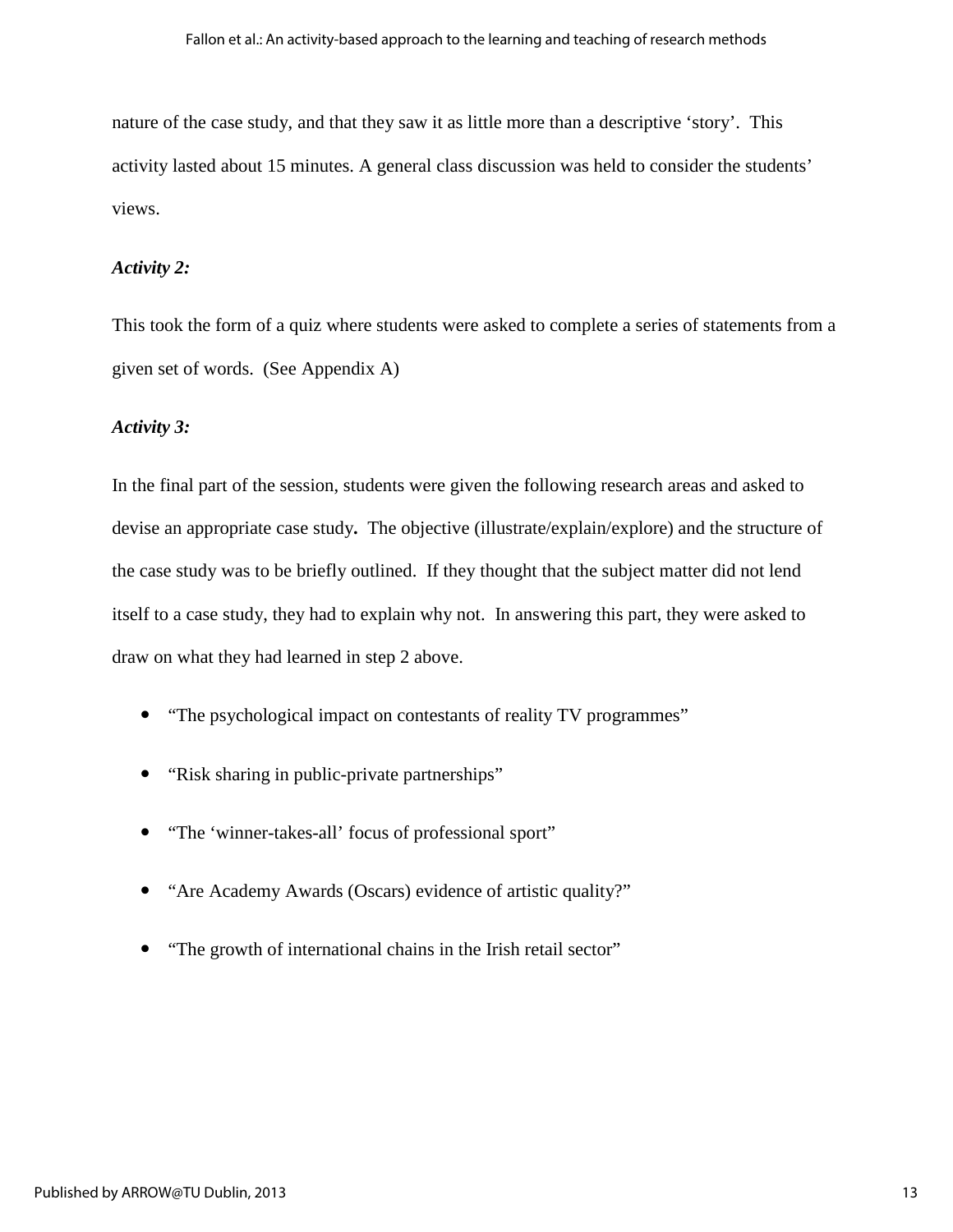#### **Criteria-Based Analysis**

As a way of getting students to quickly and intensively engage with the activity, we started with a simple example of a football team manager buying a new player and asked the students to devise a set of 10 criteria that would be appropriate. This generated an animated discussion in each group, and led to a very strong sense of engagement with the activity which set the students up for the subsequent research-based activity. The use of a 'novelty' item at the start of each class session is one that has proven successful as a means of "grabbing students' attention".

The research-based activity focused on firstly exposing students to a government report in which policy options were evaluated against a range of criteria, and secondly to an undergraduate thesis which used criteria-based analysis to evaluate different forms of urban regeneration. The activity was intended for the students to consider how the criteria were determined and in particular to make the connection between the review of the academic and professional literature and the derivation of the criteria. In addition, the students were asked to consider the different analytical challenges posed by a simple counting system (ticking boxes) versus a simple scoring system versus a weighted scoring system.This activity which was primarily of a workshop/brainstorming nature, proved very popular and one which many students have since embraced in their own thesis in final year.

#### **Peer-critiquing of Draft Research Proposals**

Each student's proposal was critiqued by their peers in small groups. Students were given criteria to assess each other's proposals, broadly similar to the actual criteria used by the academic staff to assess thesis proposals. Written feedback and critique was presented to each student by the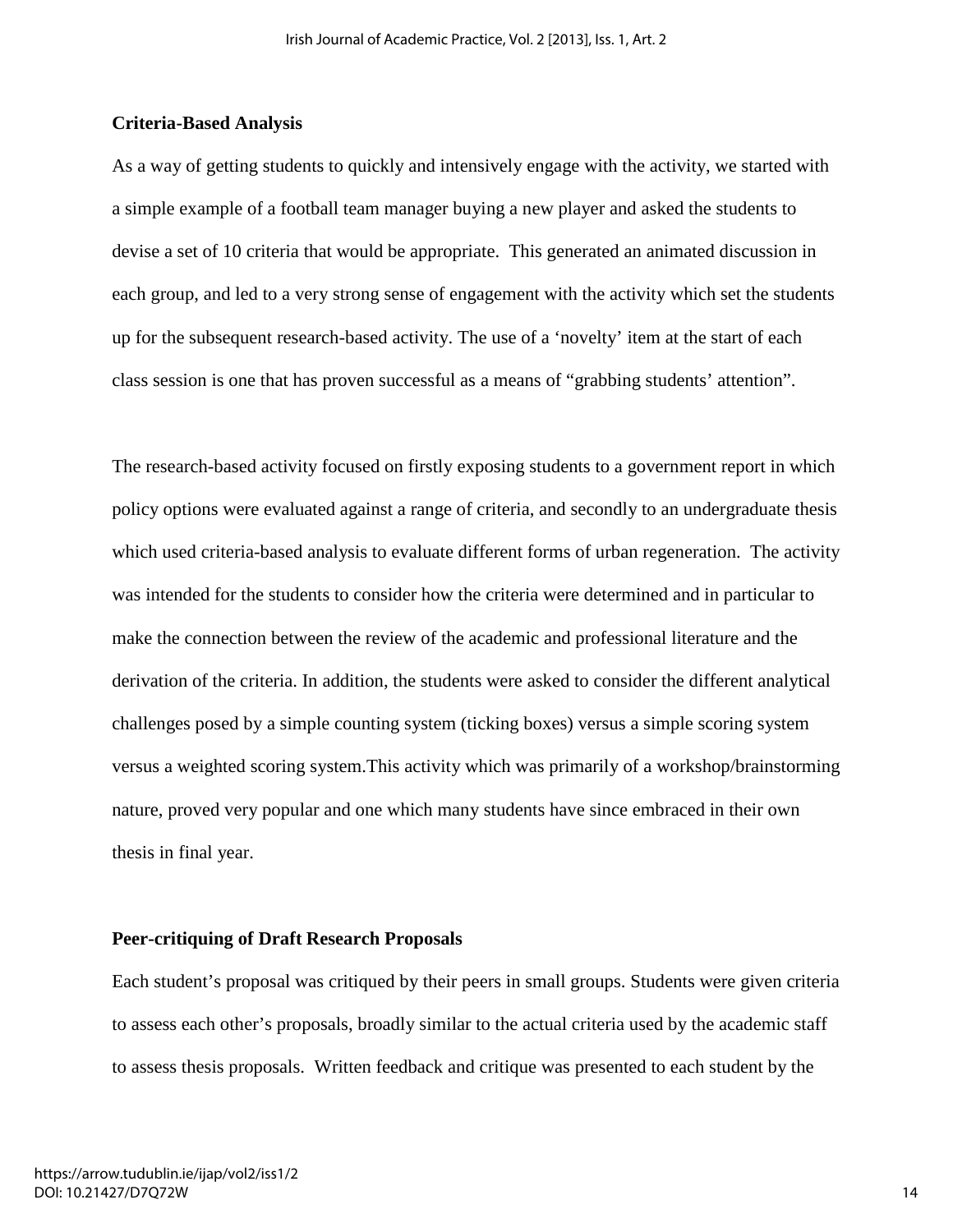group. The functions of *Chair* and *Scribe* rotated amongst group members. An important learning aspect of this activity was that it allowed students to role-play as assessors which enhanced their understanding of what assessors look for. While the lecturers thought this was a very successful activity, there were some dissenting voices amongst the students. Many found it very useful but some students appeared reluctant to share ideas prematurely with their classmates.

#### **Findings**

Third and fourth year students (82 in total) of the Property Economics Degree at the DIT were involved in this research project. This is a level 8, 4-year full-time programme. Initially the module was run in the  $4<sup>th</sup>$  year of the course and then following feedback from students was put into the final semester of the  $3<sup>rd</sup>$  year of the programme where it is still being implemented. Students prepare a thesis in final year on an approved topic that accounts for about 17% of their final degree award. The Research Methods module, while stand-alone, feeds into the final year thesis module.

#### *Engagement*

This was measured through a student questionnaire survey as described above. Key results of this survey were that students:

- Felt that they had made a *meaningful contribution* to the group activities
- Considered that the approach adopted in the module created a *positive learning environment*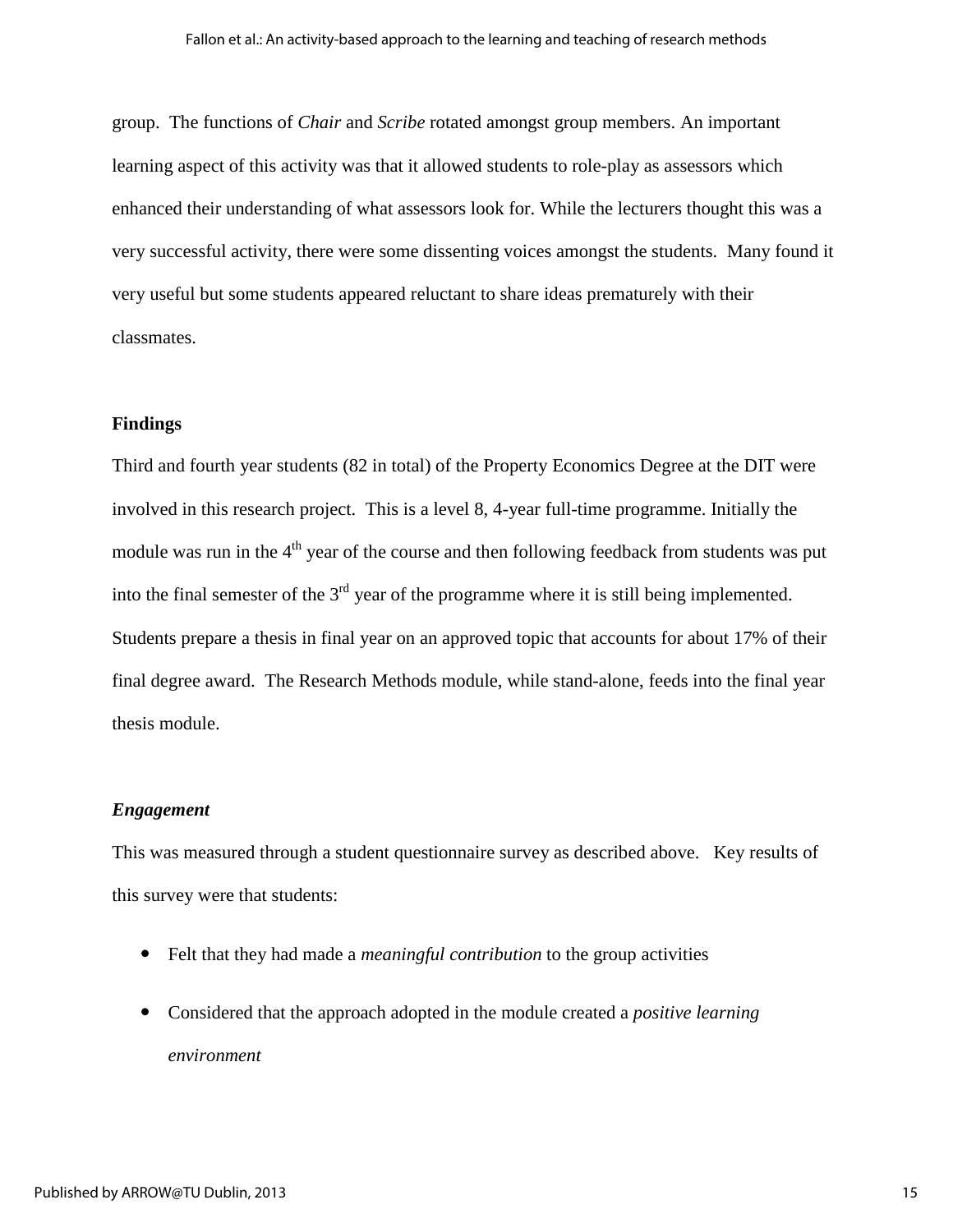- Found the approach and activities set both *interesting and challenging*
- Had *fun* during the module and regarded it as the learning highlight of their week

Overall the results were very encouraging, with between 63% and 96% of students answering positively to a range of questions concerning engagement. In relation to specific survey questions:

- *78% of students said that it was very characteristic or characteristic of them to contribute in class discussions*
- *71% of students said that it was very characteristic or characteristic of them to ask a question of lecturers or class mates when they didn't understand something*
- *63% of students said that it was very characteristic or characteristic of them to have fun during this module*
- *96% of students said that it was very characteristic or characteristic of them to feel that lecturers created a positive environment for asking questions*
- *70% of students said that it was very characteristic or characteristic of them to feel that they made a meaningful contribution to the activities*
- *70% of students said that it was very characteristic or characteristic of them to feel that they were challenged by the material and were interested in the material*

In addition, qualitative feedback was sought on the operation of the module and on the specific activities and learning sessions.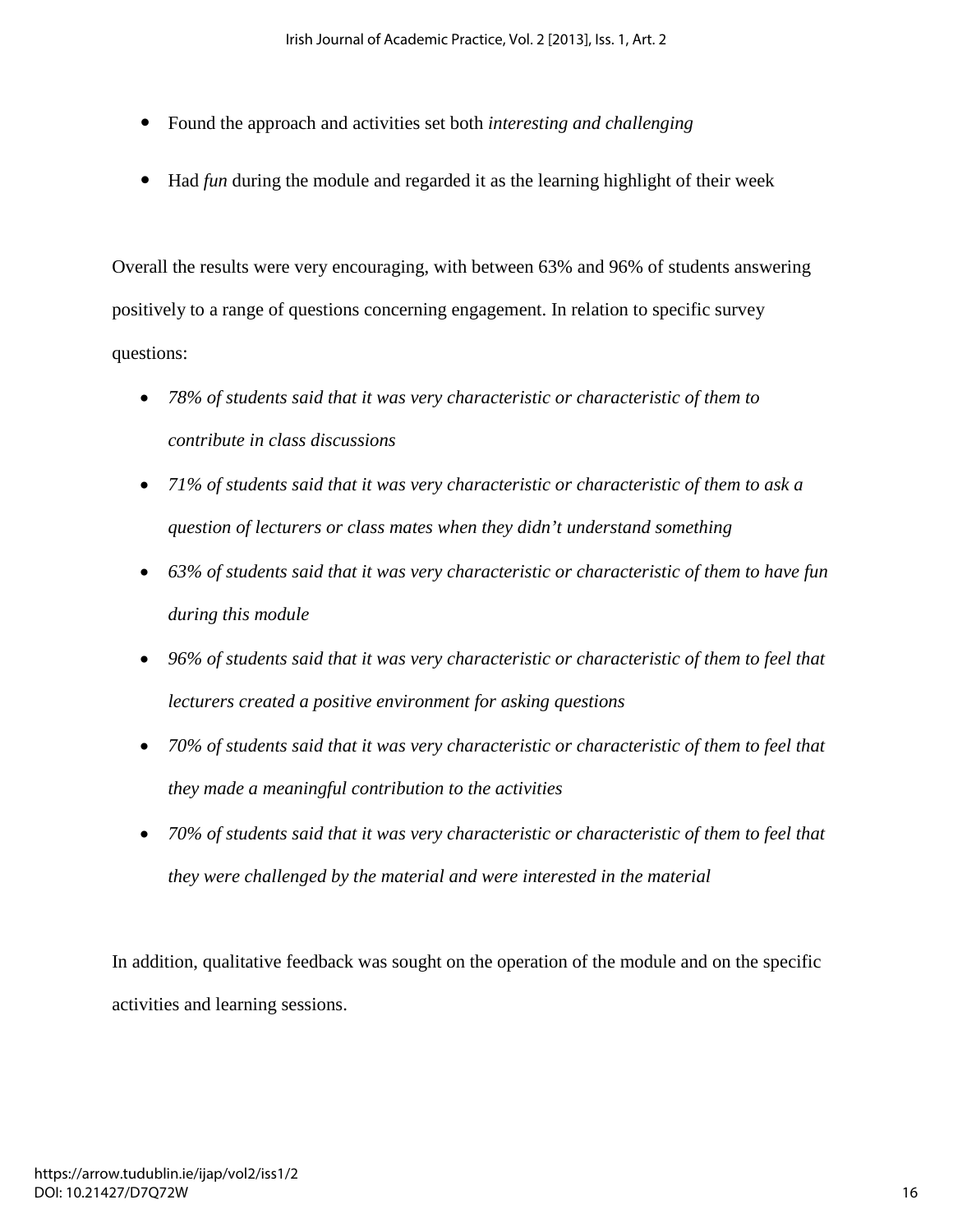## *Student Feedback on Module and Activities*

Overall Operation of Module:

*Overall this module was one of the highlights of my college week and a class I looked forward to.* 

*I did learn a lot of useful information and techniques. I felt the time allotted was the right amount. It was a light and fun class which didn't impact on other time consuming modules and it provided another opportunity to bond with other classmates.* 

*I think overall that this module will help us greatly with our thesis next year. I hope that it will have taught us to think outside the box. I hope to use some of the research methods also in my future work.* 

*I am very happy the Property Economics Degree course has brought in this type of module as it's very different to the other modules undertaken in third year, which makes things interesting, different as it is also a different type of teaching and extremely helpful in the long term.* 

*I found the group work could be both helpful as you listened to other people's ideas and opinions and therefore gave a fuller view on a topic but it could also cause a hindrance as if people did not participate.* 

*I felt that working in groups really helped me to get different perspectives on all aspects of the thesis. I thought that the group size was perfect and the time allocation with the groups was just right too.* 

*I enjoyed the group interaction in the classes. They were a welcome change of scene from the usual two hour, sit and listen lectures that the rest of the course consists of.*

## Individual Activities:

## Interview Activity

*I felt this was an excellent activity; we discussed how to conduct an interview and how to develop different types of questions. I had planned to undertake interviews (for my thesis) … and this will help me develop my questions for the interviews*

## Critiquing Proposals

*I found the proposal writing and peer critiquing very useful. It allowed me to share my thesis ideas and aims which helped me focus more on what I actually wanted to achieve in my thesis.*

*The constructive criticism enabled me to change aspects of my thesis idea that were too broad and enabled me to create a more focussed idea with a clear aim.* 

Surveys and Questionnaires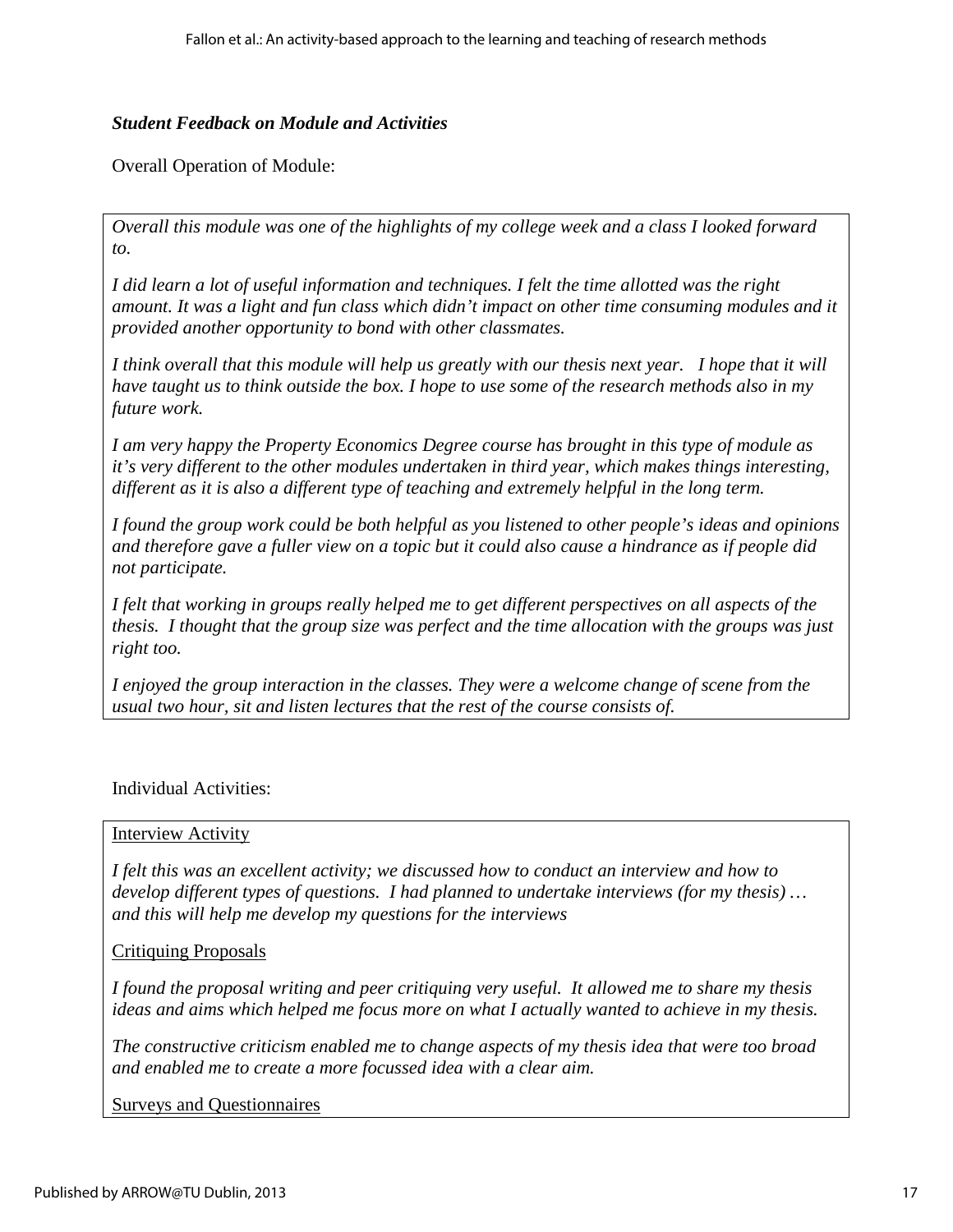*This was one of my favourite activities of the module. It allowed us to take the idea which we were interested in and begin to understand the complexities of gathering data particularly through surveying. Before I had not realised the difference in question types and how to direct my questioning so as to acquire the information I need and now I feel I do.* 

# Meet Final Years/Speed-dating

*The general consensus has to be the best aspect of the thesis was definitely that it was your own piece of work that you could be independent with and design yourself to a certain extent. They (the final years) said the autonomy was quite enjoyable.* 

# Generating Thesis Idea

*I think the less useful activities were related to (generic) proposal generation. Although it was a good way of getting us to think about how to come up with a proposal I think it would have been more beneficial to focus it on areas people were actually considering.*

# **Discussion of Findings**

The findings of this paper agreed with much of the research outlined in the literature review regarding the limitations of the lecture-based approach to learning as evidenced by this piece of student feedback: *I enjoyed the group interaction in the classes. They were a welcome change of scene from the usual two hour, sit and listen lectures that the rest of the course consists of.* It is particularly the case when learning the abstract tools of methods of research. As Benson  $\&$ Blackman (2003, p.45) state '*Historically the way in which research methods were being taught … did not fully engage student interest.'*

The activity-based approach discussed in this paper appears to result in students who embody the characteristics of active learners outlined by Petress (2008). The results of the survey reveal that the majority of students (71%) said they would ask questions and were enthusiastic and challenged about the material (70%).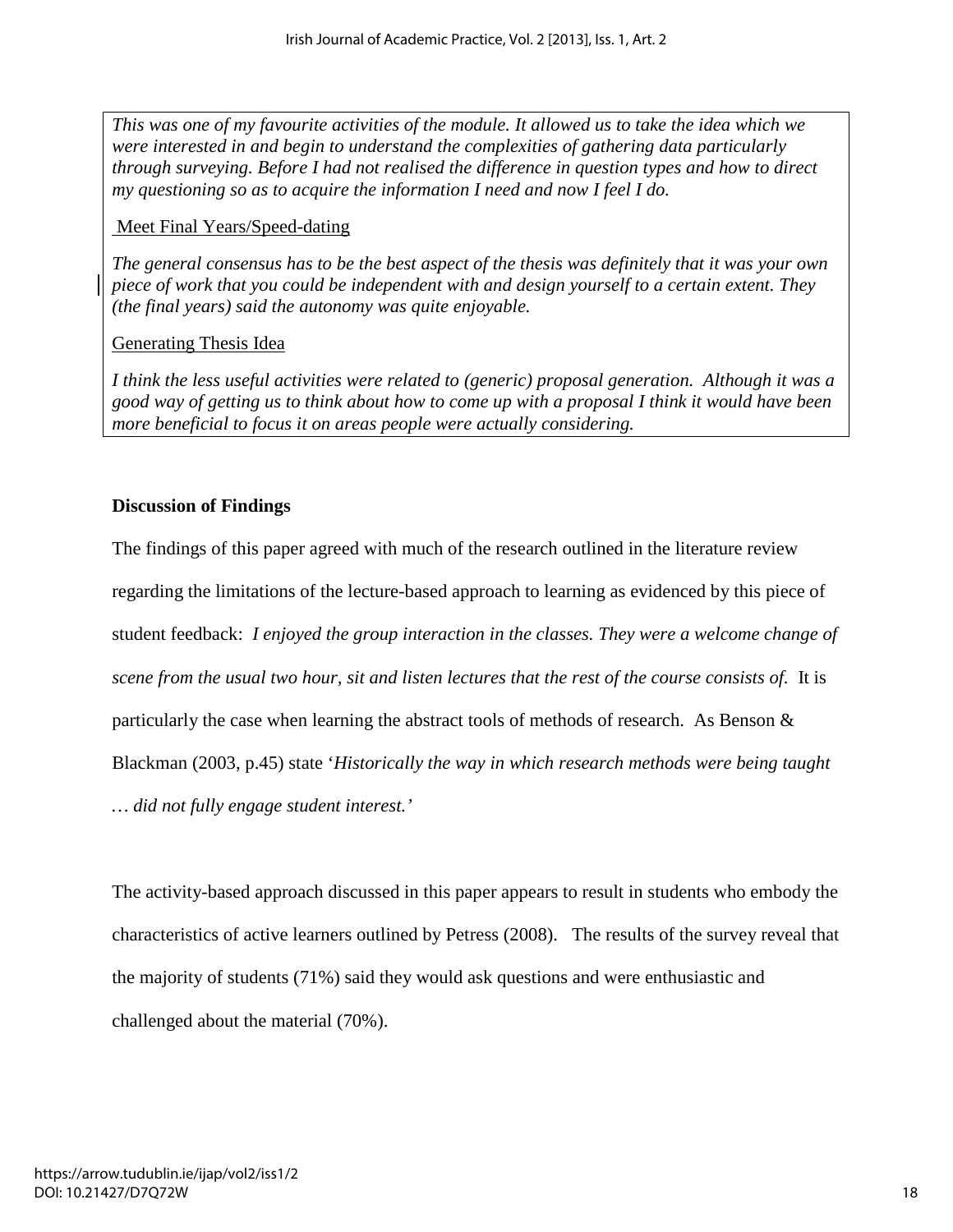Although initially many of the activities were designed with the benefit of several years running projects/ workshops and student presentations, many of the activities in the Research Methods Module were developed and fine-tuned from some of the strategies developed in the Gleason *et al.* (2011) paper. Lecturers have found the most suitable learning strategy to engage students with the concepts in Research Methods are student presentations and case studies. It was felt that there were multiple benefits of getting students to research a topic and then present to the class. The case study activity embodied a mixture of the *minute writes* and the *think-pair-share*  strategies. Once students had presented their views, staff then used the *Socratic Approach* to tease out some of the preconceived misconceptions students had and help them to develop some of the more challenging ideas in the subject matter. In addition to some of the strategies outlined in Gleason *et al.* (2011), staff relied on the well used ideas of workshops and mind mapping to help students get to grips with ideas and to develop concepts themselves in the context set out by the lecturers.

It is very evident that there is a number of obstacles associated with the use of activity-based learning strategies, both in the literature and in the operation and development of this module despite the evident and much researched benefits to students. In addition to those outlined by Bonwell  $\&$  Eison (1991), it was found that the facilities available were not always suitable for this type of learning, with rooms being either too large or not suitable to small group interaction. It was also felt that the additional preparation time and resources required for the successful operation of such a module is something that has to be built into the overall management of an undergraduate degree programme.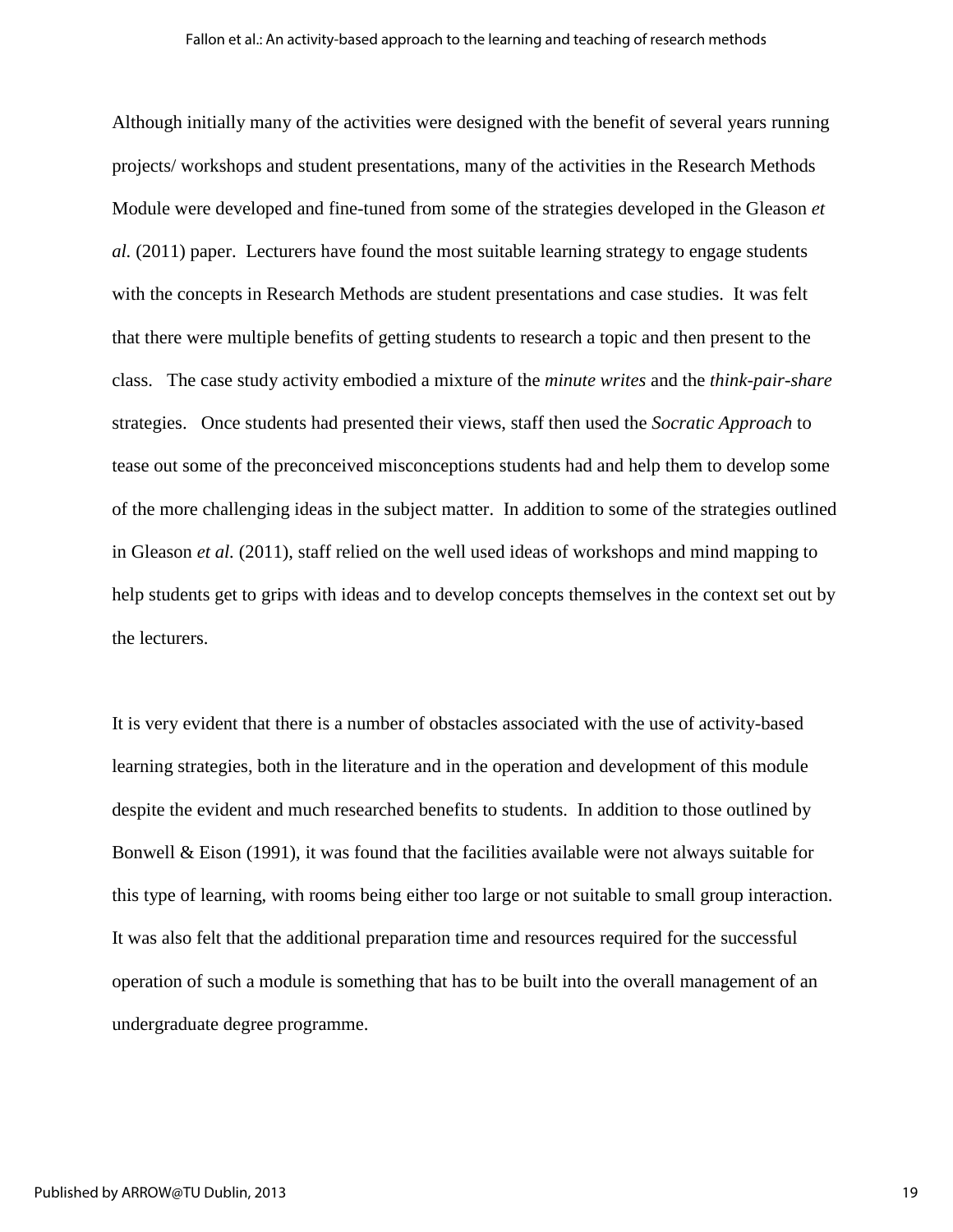The findings however do not concur with the literature (Bonwell & Eison, 1991; Benson & Blackman, 2003) regarding the risks that students will not participate in active learning. Over the years of this research, we have never found our students unwilling to take the risk and participate in active learning. This may be because the numbers in the class are small (comparatively speaking) and that this module is introduced in the third year of the programme when students have become very familiar with one another and therefore are not afraid to participate. In addition and as already stated, students at the DIT would be very familiar with non-traditional approaches to learning (problem-based learning, project-based learning, group and collaborative learning).

#### **Conclusions Reflections and Recommendations**

- This research continues to support the idea that students that are not actively involved in a learning environment do not engage with the material or experience a deeper learning experience.
- Using an activity-based learning approach to teaching Research Methods enhances student participation and makes learning and teaching more enjoyable and easier to understand and apply.
- There are obstacles and barriers to activity-based learning such as additional preparation and assessment; support of programme management is needed for lecturers to be incentivised to undertake such an approach.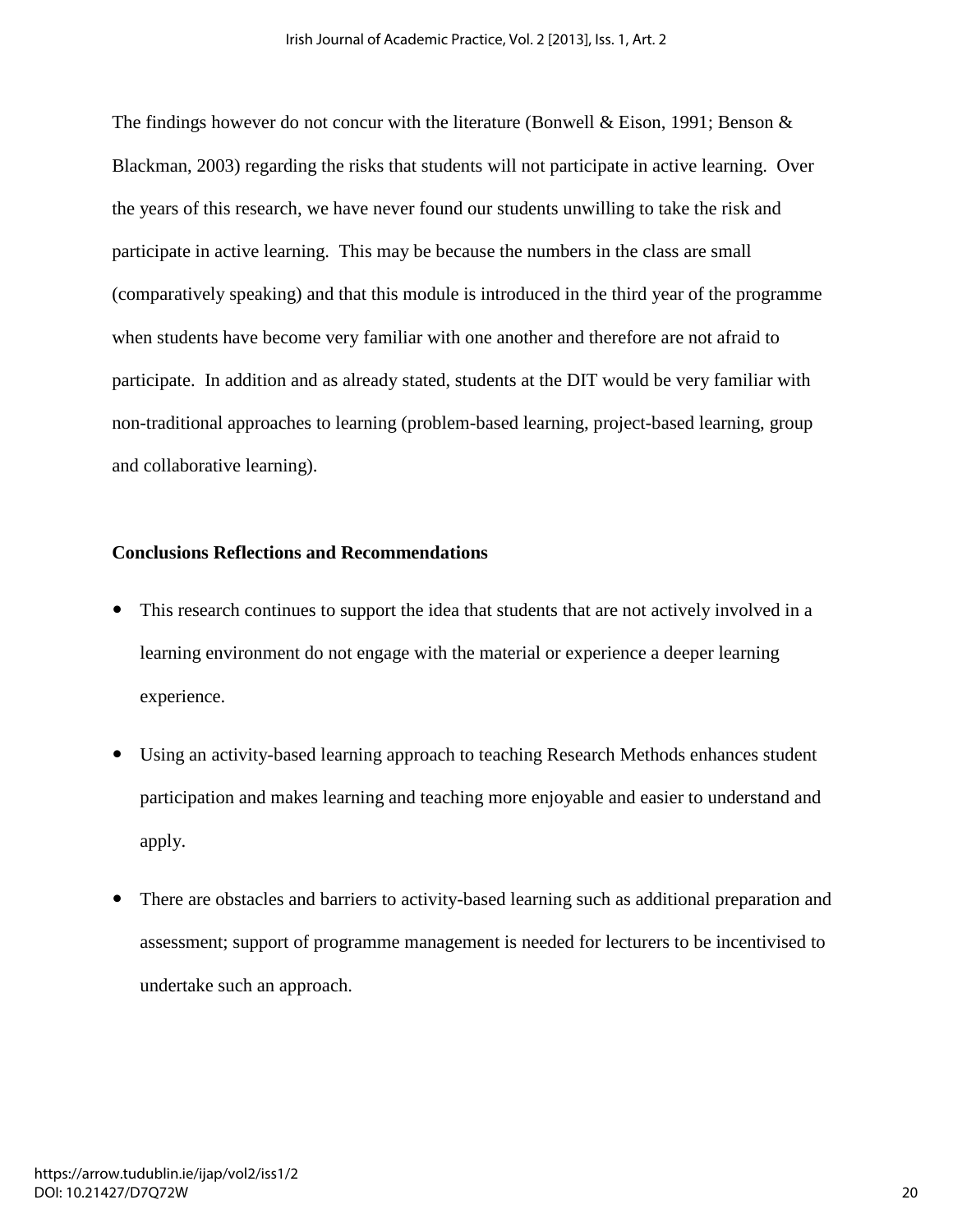Students at the DIT did not experience any fear of engaging with an activity-based learning approach. In fact they appeared to find it a welcome relief from the more traditional approaches to learning.

### **Further Development of the Research**

The research on student engagement has led on to a related area of self-reflection. We are now undertaking further research into this area with the intention of incorporating this more formally into the module in the near future. We believe that this would further enhance student learning and indeed engagement. Following this research study, a recommendation has been made to School Management that a student engagement survey be carried for all modules within the programme.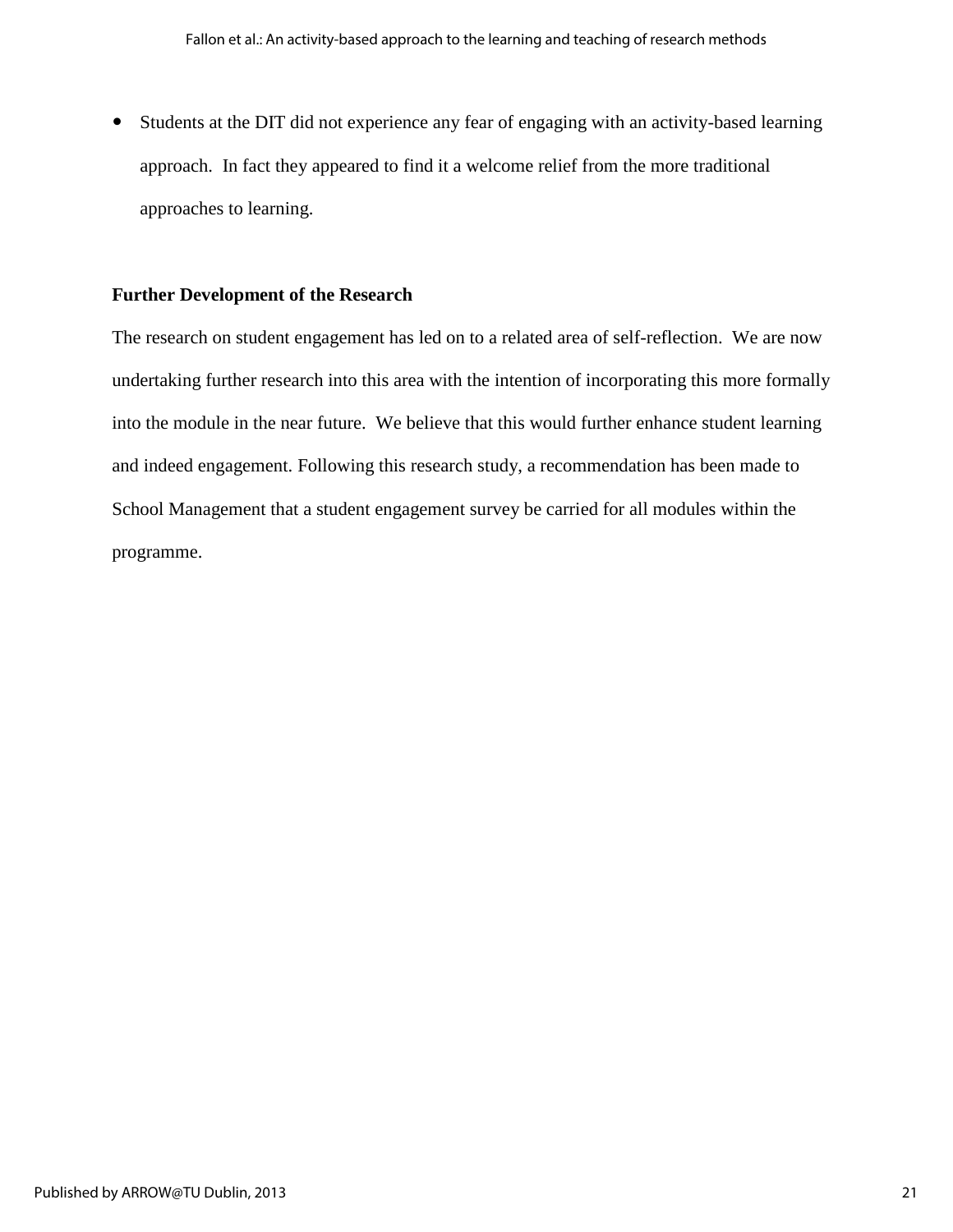# **References**

- Ahlfeldt, S., Mehta, S., & Sellnow, T. (2005). Measurement and analysis of student engagement in university classes where varying levels of PBL methods of instruction are in use. *Higher Education Research and Development,* 24(1) 5-20.
- Bonwell, C.C., & Eison, J.A. (1991). *Active Learning: Creating Excitement in the classroom.*  ASHE-ERIC Higher Education Report No. 1. Washington, DC: George Washington University.
- Chickering, A.W., & Gamson, Z.F. (1987). Seven Principles for Good Practice. *AAHE Bulletin* 39, 3-7.
- Chickering, A. W., & Gamson, Z. F. (1999). Development and adaptations of the seven principles for good practice in undergraduate education. *New Directions for Higher Education,* (80), 75-81.
- Fallows, S., & Ahmet, K. (Eds.) (1999). *Inspiring Students: Case studies in motivating the learner.* London: Kogan Page/Staff and Education Development Association.
- Forsyth, I., Jolliffe, A., & Stevens D. (1999). *Evaluating a course practical strategies for teachers, lecturers and trainers.* London: Kogan Page.
- Gleason, B. L., Peeters, M. J., Resman-Targoff, B. H., Karr, S., McBane, S., Kelley, K., & Denetclaw, T. H. (2011). An Active-Learning Strategies Primer for Achieving Ability-Based Educational Outcomes. *American Journal Of Pharmaceutical Education*, 75(9), 1- 12.
- Hake, R.R. (1998). Interactive-engagement versus traditional methods: A six-thousand student survey of mechanics test data for introductory physics courses. *American Journal of Physics,* 66(1), 64-75.
- Johnson, D.W., Johnson R., & Smith K., (1998). *Active Learning: Co-operation in the college classroom.* Edina, MB: Interaction Book Co.
- Kuh, G.D. (2009). The national survey of student engagement: Conceptual and empirical foundations. *New Directions for Institutional Research,* 141, 5-20.
- McGrath, J.R., & MacEwan, G. (2011). Linking pedagogical practices of activity-based teaching. *The International Journal of Interdisciplinary Social Sciences,* 6(3), 261-274.
- National Survey of Student Engagement (2000). *Improving the college experience. National benchmarks of effective educational practice.* Bloomington, IN: Indiana University Centre for Postsecondary Research and Planning.
- NSSE Institute (2011). *National Survey of Student Engagement 2011.* Bloomington, IN: Indiana University, Center for Postsecondary Research. (<http://nsse.iub.edu/>)
- Oppenheim, A.N. (2000). *Questionnaire Design, Interviewing and Attitude Measurement.*  London: Continuum.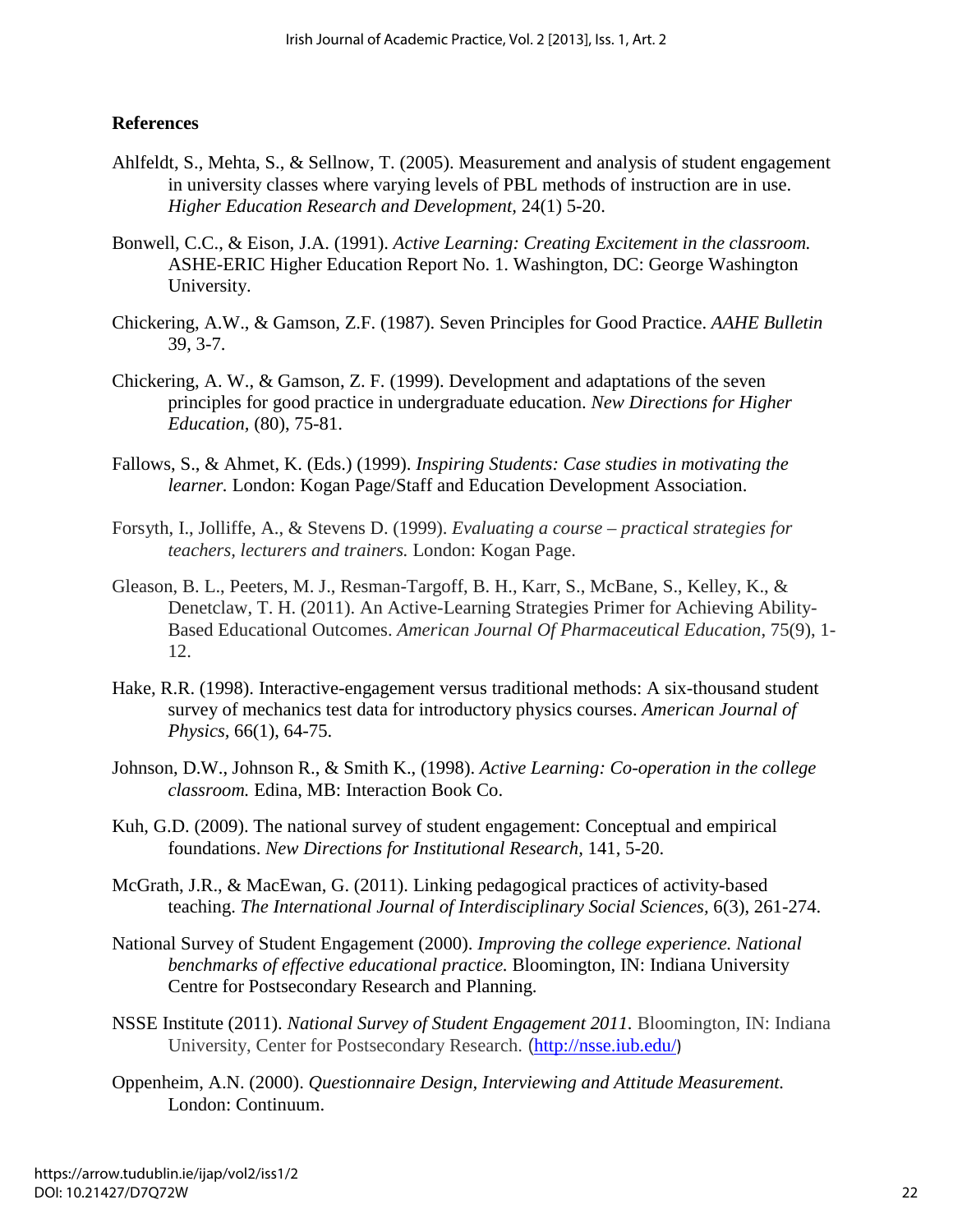Petress, K. (2008). What is meant by active learning? *Education*, 128 (4), 566-569.